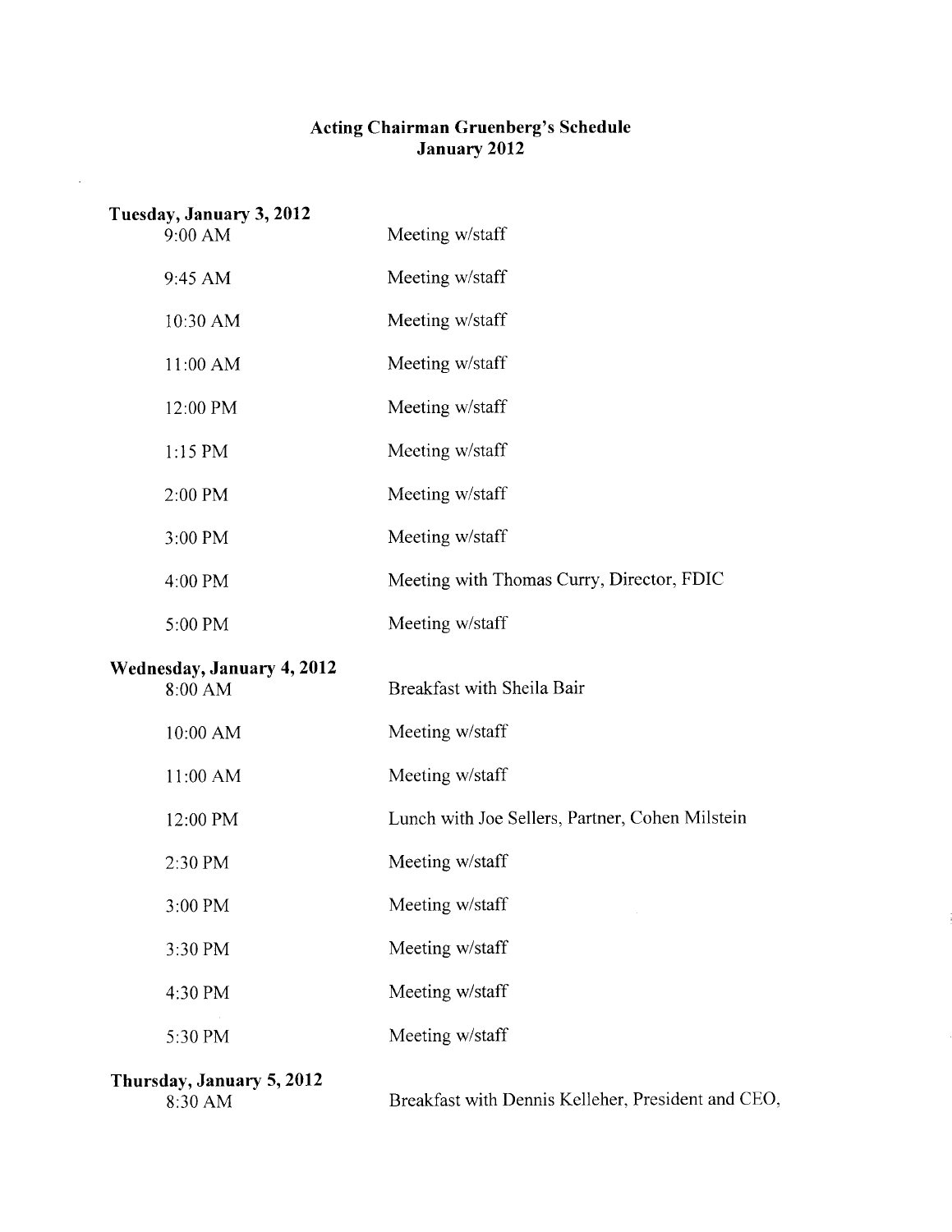## Better Markets, Inc.

| 9:30 AM                              | Meeting w/staff                                                               |
|--------------------------------------|-------------------------------------------------------------------------------|
| 10:15 AM                             | Meeting w/staff                                                               |
| 11:00 AM                             | Meeting w/staff                                                               |
| 12:00 PM                             | Meeting w/staff                                                               |
| 3:15 PM                              | Meeting with Dean Lawrence Mitchell,<br>Case Western University School of Law |
| 4:00 PM                              | Meeting w/staff                                                               |
| 5:00 PM                              | Meeting w/staff                                                               |
| 5:30 PM                              | Meeting w/staff                                                               |
| Friday, January 6, 2012<br>8:30 AM   | Breakfast with Mike Bradfield                                                 |
| 9:30 AM                              | Interview with Outside Candidate                                              |
| 10:30 AM                             | Meeting w/staff                                                               |
| 12:00 PM                             | Lunch with Governor Tarullo, FRB and<br>Acting Comptroller Walsh, OCC         |
| 1:30 PM                              | Meeting w/staff                                                               |
| 3:30 PM                              | Meeting w/staff                                                               |
| 4:00 PM                              | Meeting w/staff                                                               |
| 4:45 PM                              | Meeting w/staff                                                               |
| Saturday, January 7, 2012<br>3:00 PM | Travel to Zurich, Switzerland                                                 |
| Sunday, January 8, 2012<br>7:55 AM   | Arrive in Zurich, Switzerland for Government Head<br>of State Meeting         |
| Monday, January 9, 2012<br>3:23 PM   | Return flight to Washington, D.C.                                             |

 $\frac{1}{2}$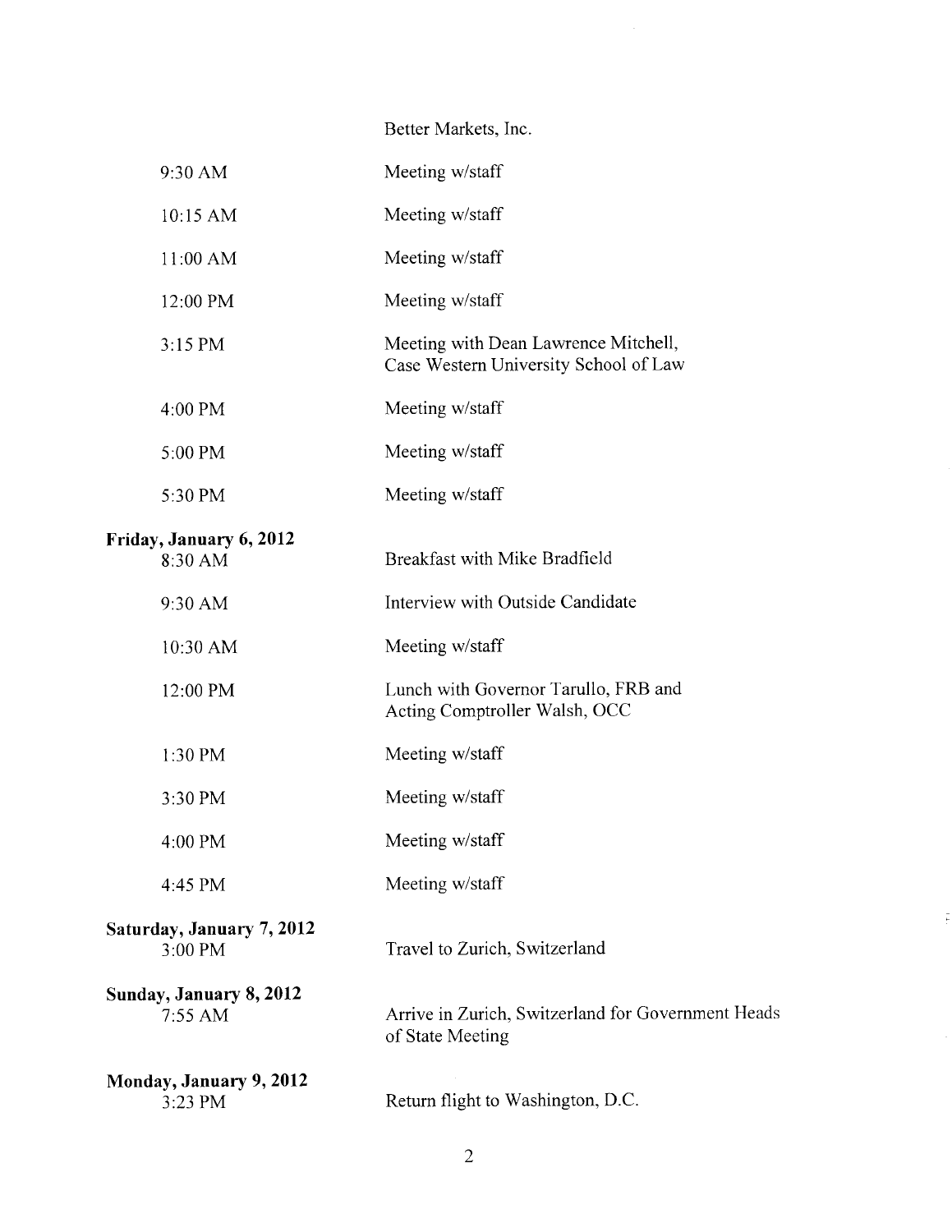| Tuesday, January 10, 2012              |                                                |
|----------------------------------------|------------------------------------------------|
| 9:00 AM                                | Meeting w/staff                                |
| 10:00 AM                               | Meeting w/staff                                |
| 11:15 AM                               | Meeting w/staff                                |
| 12:00 PM                               | Lunch with Thomas Curry, Director, FDIC        |
| $1:15$ PM                              | Meeting w/staff                                |
| 2:00 PM                                | Meeting w/staff                                |
| 3:15 PM                                | Meeting w/staff                                |
| 4:00 PM                                | Meeting w/staff                                |
| 5:30 PM                                | Meeting w/staff                                |
| Wednesday, January 11, 2012<br>8:30 AM | Breakfast with Pat Mulloy, State Services Org. |
| 9:30 AM                                | Meeting w/staff                                |
| 10:15 AM                               | Meeting w/staff                                |
| 11:00 AM                               | Meeting w/staff                                |
| 2:00 PM                                | Meeting w/staff                                |
| 2:30 PM                                | Meeting w/staff                                |
| 4:00 PM                                | Meeting w/staff                                |
| 4:30 PM                                | Meeting w/staff                                |
| 5:30 PM                                | Meeting w/staff                                |
| Thursday, January 12, 2012<br>9:00 AM  | Meeting w/staff                                |
| 9:30 AM                                | Meeting w/staff                                |
| 11:00 AM                               | Meeting w/staff                                |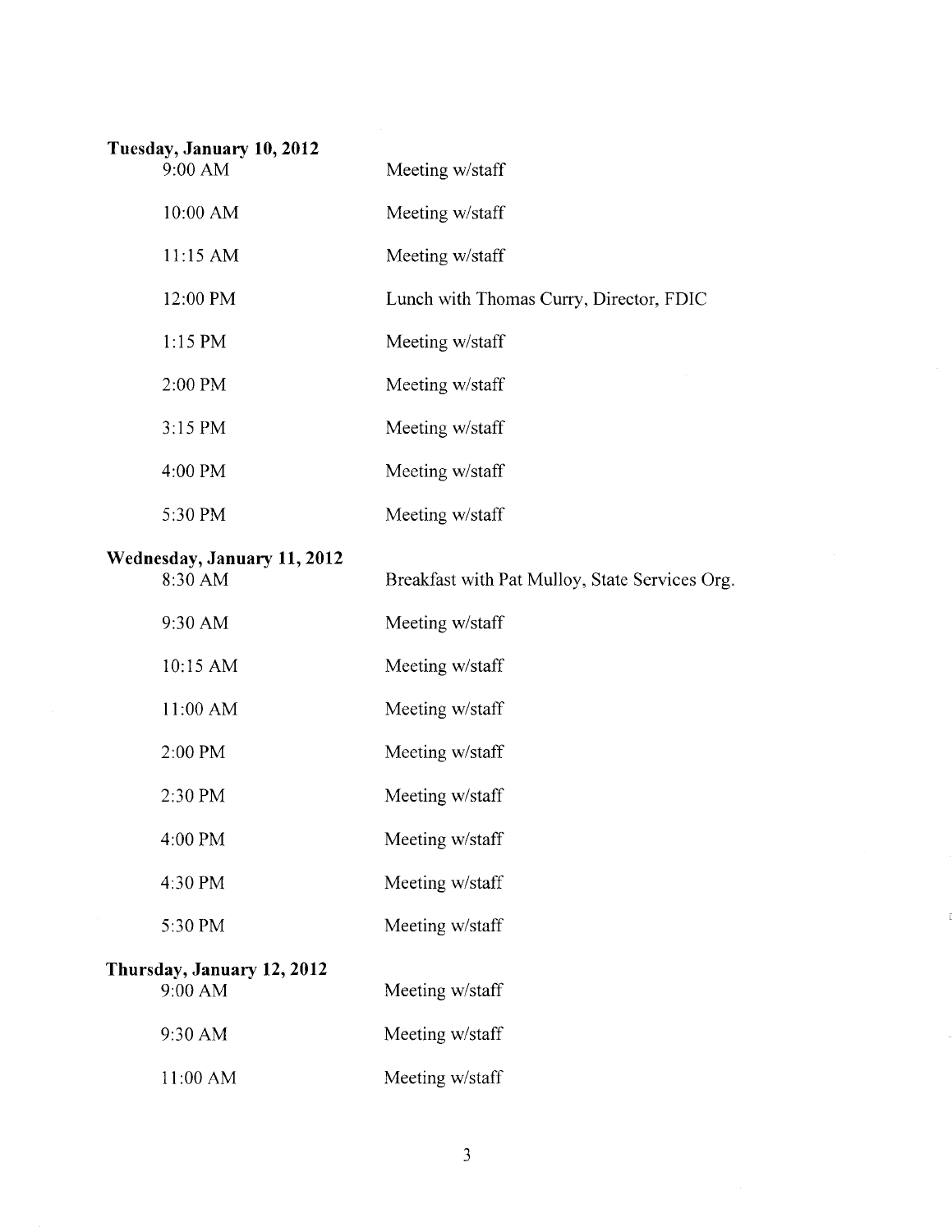| 12:00 PM                               | Meeting w/staff                                                                                              |
|----------------------------------------|--------------------------------------------------------------------------------------------------------------|
| 12:30 PM                               | Lunch with Leslie Woolley, Congressional Staffer                                                             |
| $2:15$ PM                              | Meeting with Richard Cordray, CFPB Director                                                                  |
| 3:00 PM                                | Meeting with Mark Greene, CEO, FICO,<br>Daniel Nestel, Senior Director, Government Relations,<br><b>FICO</b> |
| 4:00 PM                                | Meeting w/staff                                                                                              |
| 5:00 PM                                | Meeting w/staff                                                                                              |
| 5:30 PM                                | Meeting w/staff                                                                                              |
| Friday, January 13, 2012               |                                                                                                              |
| 9:00 AM                                | Meeting w/staff                                                                                              |
| 9:30 AM                                | Meeting w/staff                                                                                              |
| 10:30 AM                               | Speech to the Congressional Hispanic Caucus Institute.<br>Washington, D.C.                                   |
| 12:00 PM                               | Meeting w/staff                                                                                              |
| 12:30 PM                               | Lunch with Debbie Matz, Chairman, NCUA                                                                       |
| 2:00 PM                                | Meeting w/staff                                                                                              |
| Tuesday, January 17, 2012              |                                                                                                              |
| 8:30 AM                                | Meeting w/staff                                                                                              |
| 10:00 AM                               | FDIC Board of Directors Meeting                                                                              |
| 11:30 AM                               | Meeting w/staff                                                                                              |
| 12:30 PM                               | Lunch with Thomas Curry, Director, FDIC                                                                      |
| 2:30 PM                                | Meeting w/staff                                                                                              |
| 3:30 PM                                | Meeting w/staff                                                                                              |
| Wednesday, January 18, 2012<br>8:15 AM | Meeting w/staff                                                                                              |

 $\overline{4}$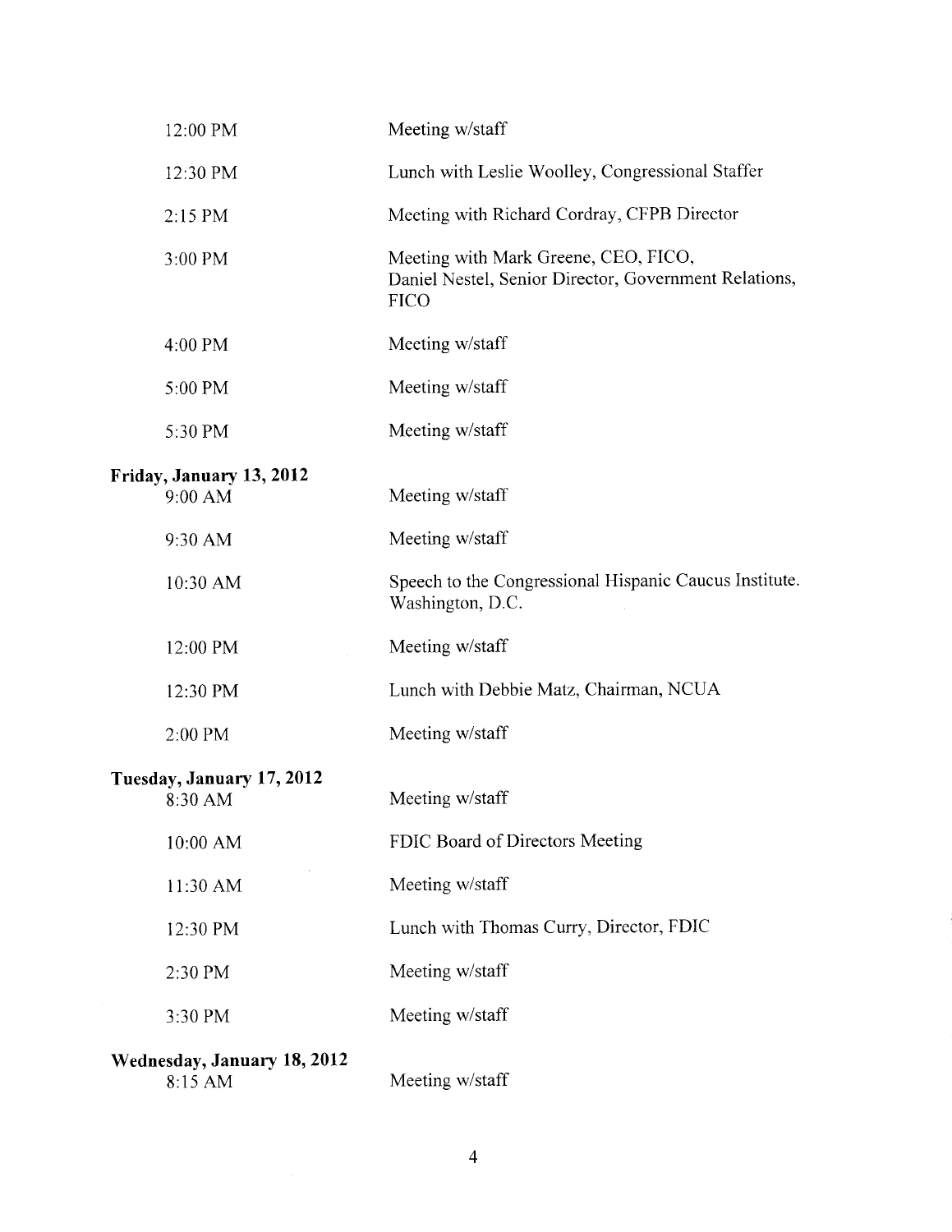| 9:30 AM                               | Testimony before the House Committee on Financial<br>Services on Examining the Impact of the Volcker Rule<br>on Markets, Businesses, Investors and Job Creation |
|---------------------------------------|-----------------------------------------------------------------------------------------------------------------------------------------------------------------|
| 12:30 PM                              | Meeting w/staff                                                                                                                                                 |
| 1:00 PM                               | Meeting w/staff                                                                                                                                                 |
| 2:00 PM                               | Meeting w/staff                                                                                                                                                 |
| 2:30 PM                               | Meeting w/staff                                                                                                                                                 |
| 3:30 PM                               | Meeting w/staff                                                                                                                                                 |
| 5:30 PM                               | Meeting w/staff                                                                                                                                                 |
| Thursday, January 19, 2012<br>9:00 AM | Remarks to FDIC's Crisis Management Group Meeting                                                                                                               |
| 10:00 AM                              | Meeting w/staff                                                                                                                                                 |
| 11:00 AM                              | Meeting w/staff                                                                                                                                                 |
| 12:00 PM                              | Lunch with Jimmy Ryan, Elmendorf Strategies                                                                                                                     |
| 1:30 PM                               | Meeting w/staff                                                                                                                                                 |
| 2:00 PM                               | Meeting w/staff                                                                                                                                                 |
| 2:30 PM                               | Meeting w/staff                                                                                                                                                 |
| 4:00 PM                               | Meeting with ABA Officers Kell Kelly, Matt Williams,<br>Jeff Plagge and Frank Keating                                                                           |
| 4:30 PM                               | Meeting w/staff                                                                                                                                                 |
| Friday, January 20, 2012<br>9:00 AM   | Meeting w/staff                                                                                                                                                 |
| 9:30 AM                               | Meeting w/staff                                                                                                                                                 |
| 9:45 AM                               | Meeting w/staff                                                                                                                                                 |
| 10:00 AM                              | Meeting w/staff                                                                                                                                                 |
| 11:15 AM                              | Meeting w/staff                                                                                                                                                 |

5

 $\label{eq:2} \frac{1}{\sqrt{2}}\left(\frac{1}{2}\right)^{2} \left(\frac{1}{2}\right)^{2}$ 

 $\hat{\mathcal{A}}$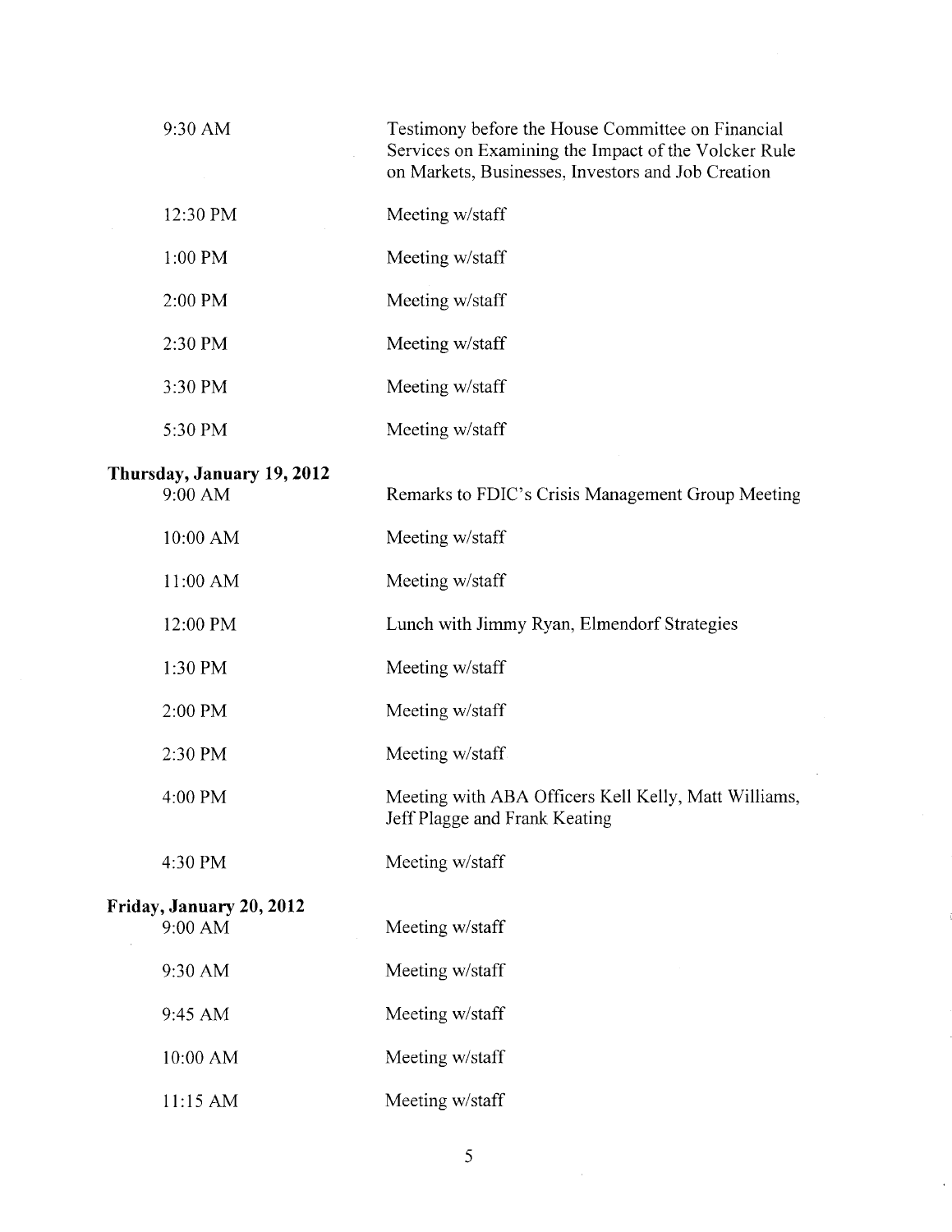| 1:00 PM                              | Meeting w/staff                         |
|--------------------------------------|-----------------------------------------|
| 2:00 PM                              | Meeting w/staff                         |
| 2:30 PM                              | Meeting w/staff                         |
| 3:00 PM                              | Meeting w/staff                         |
| 3:45 PM                              | Meeting w/staff                         |
| 4:30 PM                              | Meeting w/staff                         |
| Monday, January 23, 2012<br>9:00 AM  | Meeting w/staff                         |
| 9:45 AM                              | Meeting w/staff                         |
| 10:30 AM                             | Meeting w/staff                         |
| 11:00 AM                             | Meeting w/staff                         |
| 12:00 PM                             | Lunch with Thomas Curry, Director, FDIC |
| 1:15 PM                              | Meeting w/staff                         |
| 4:30 PM                              | Meeting w/staff                         |
| Tuesday, January 24, 2012<br>9:00 AM | Meeting w/staff                         |
| 10:00 AM                             | Meeting w/staff                         |
| 11:00 AM                             | Meeting w/staff                         |
| 11:30 AM                             | Meeting w/staff                         |
| 2:00 PM                              | Meeting w/staff                         |
| 3:00 PM                              | Meeting w/staff                         |
| 3:30 PM                              | Meeting w/staff                         |
| 4:30 PM                              | Meeting w/staff                         |
| 5:00 PM                              | Meeting w/staff                         |

 $\sim 10^{11}$ 

 $\mathcal{L}^{\text{max}}_{\text{max}}$  and  $\mathcal{L}^{\text{max}}_{\text{max}}$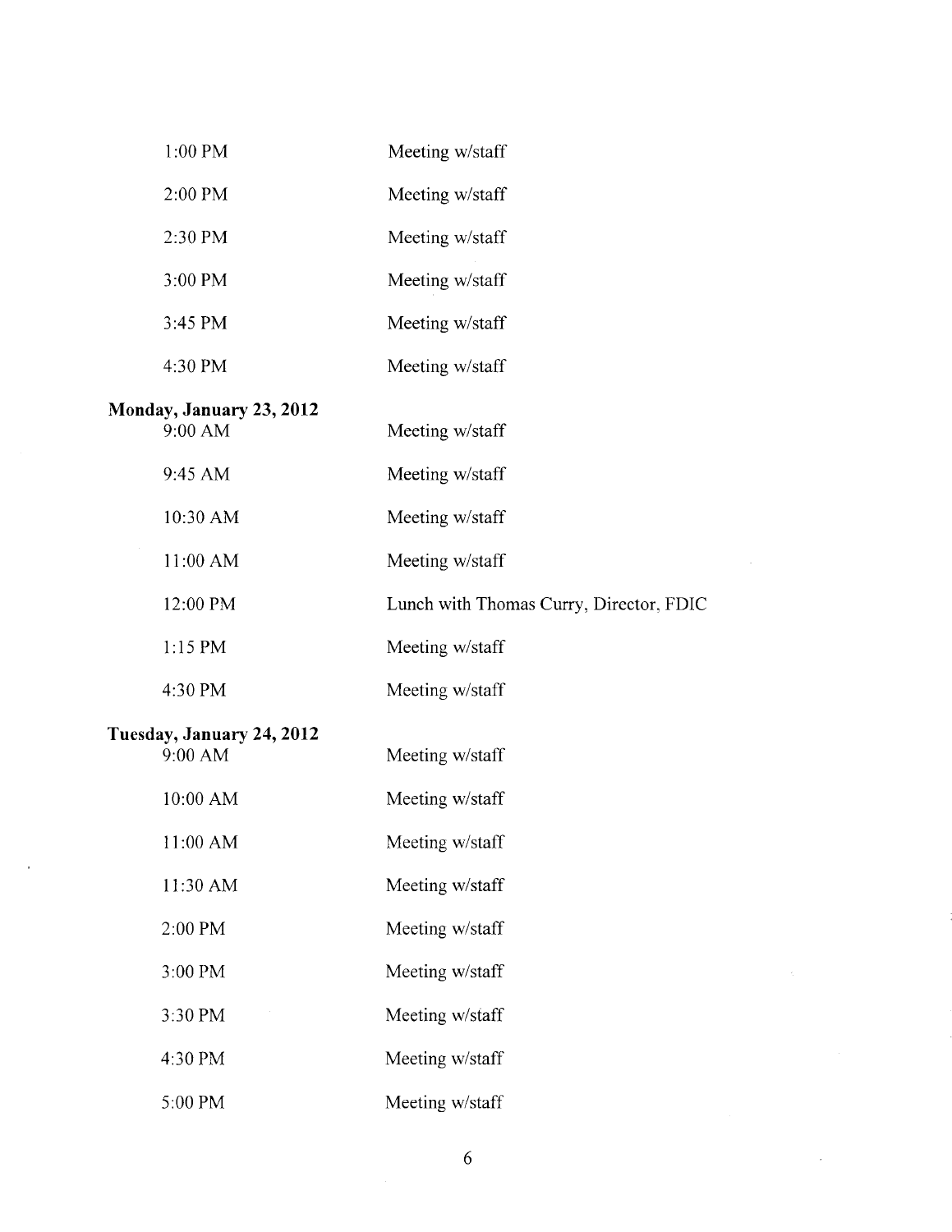| 6:00 PM                     | Welcome Reception for FDIC Advisory Committee<br>on Systemic Resolution            |
|-----------------------------|------------------------------------------------------------------------------------|
| Wednesday, January 25, 2012 |                                                                                    |
| 8:30 AM-3:30 PM             | FDIC Advisory Committee on Systemic Resolution                                     |
| 4:00 PM                     | Meeting w/staff                                                                    |
| 4:30 PM                     | Meeting w/staff                                                                    |
| 5:30 PM                     | Meeting w/staff                                                                    |
| Thursday, January 26, 2012  |                                                                                    |
| 8:00 AM                     | Meeting w/staff                                                                    |
| 10:00 AM                    | Meeting w/staff                                                                    |
| 11:00 AM                    | Meeting w/staff                                                                    |
| 12:00 PM                    | Meeting w/staff                                                                    |
| 1:00 PM                     | Meeting w/staff                                                                    |
| 1:30 PM                     | Meeting w/staff                                                                    |
| 2:30 PM                     | Meeting w/staff                                                                    |
| 3:00 PM                     | Meeting w/staff                                                                    |
| 4:15 PM                     | Meeting w/staff                                                                    |
| 5:30 PM                     | Meeting w/staff                                                                    |
| Friday, January 27, 2012    |                                                                                    |
| 8:00 AM                     | Depart Washington, D.C.                                                            |
| 10:46 AM                    | Arrive New York City                                                               |
| 12:30 PM                    | Remarks at 15 <sup>th</sup> Annual Wall Street Project Economic<br>Summit Luncheon |
| 5:46 PM                     | Arrive Washington, D.C.                                                            |
| Monday, January 30, 2012    |                                                                                    |
| 9:15 AM                     | Meeting w/staff                                                                    |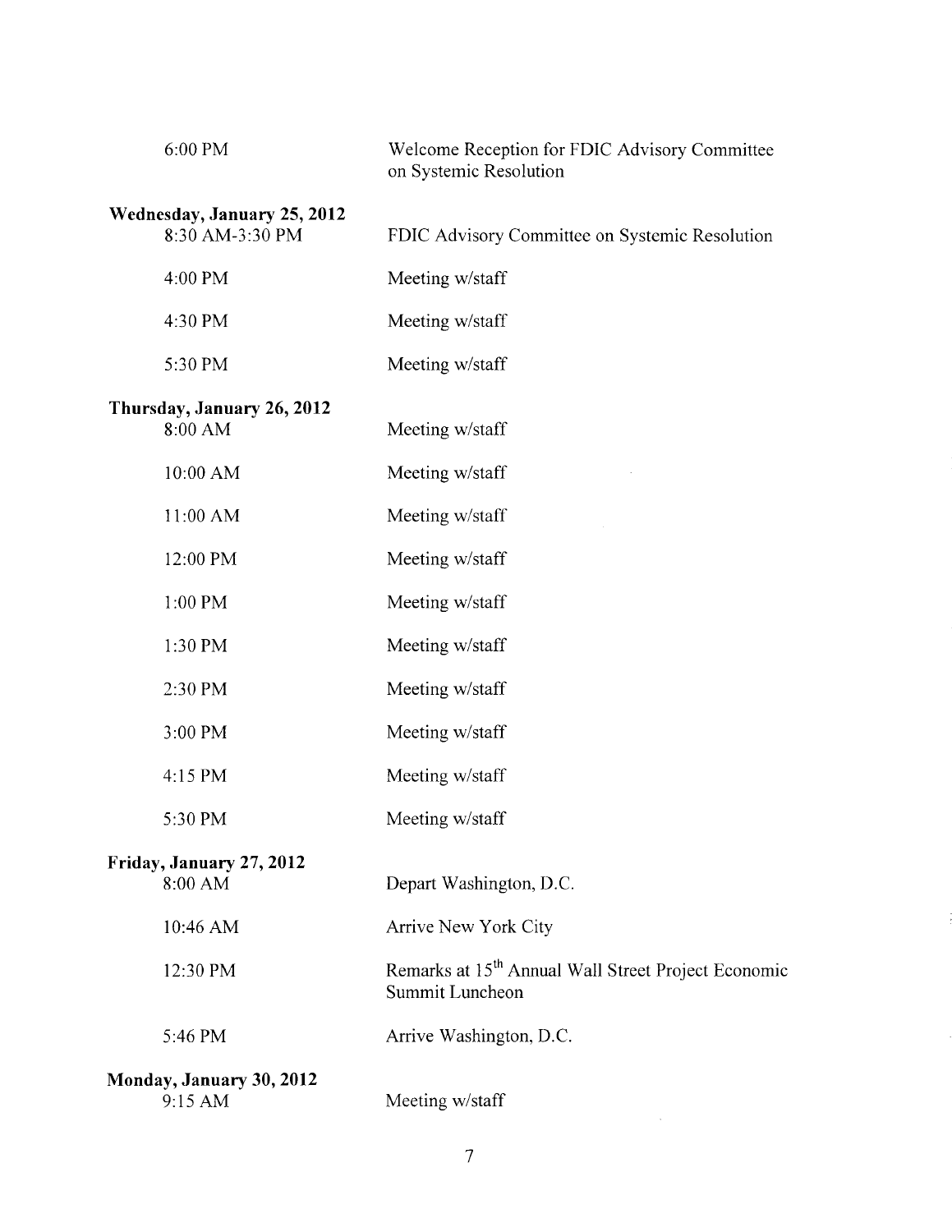| 9:45 AM                              | Meeting w/staff                                                                                                                                            |
|--------------------------------------|------------------------------------------------------------------------------------------------------------------------------------------------------------|
| 10:30 AM                             | Meeting w/staff                                                                                                                                            |
| 11:15 AM                             | Meeting w/staff                                                                                                                                            |
| 1:00 PM                              | Meeting with Secretary Geithner, U.S. Treasury                                                                                                             |
| 2:00 PM                              | Meeting w/staff                                                                                                                                            |
| 2:30 PM                              | Meeting w/staff                                                                                                                                            |
| 3:30 PM                              | Meeting w/staff                                                                                                                                            |
| 4:00 PM                              | Meeting w/staff                                                                                                                                            |
| 5:00 PM                              | Meeting w/staff                                                                                                                                            |
| 5:30 PM                              | Meeting w/staff                                                                                                                                            |
| Tuesday, January 31, 2012<br>8:30 AM | Breakfast with William Haraf, California Commissioner of<br>Financial Institutions, and Michael Stevens, CSBS                                              |
| 10:00 AM                             | Meeting with Beth Mooney, CEO, KeyCorp, Chuck Hyle,<br>Chief Risk Officer, KeyCorp and Bruce Murphy,<br>President, Community Development Banking, Key Bank |
| 11:30 AM                             | Meeting w/staff                                                                                                                                            |
| 12:00 PM                             | Meeting w/staff                                                                                                                                            |
| 1:00 PM                              | Remarks at Treasury Borrowing Advisory<br>Committee Luncheon, U.S. Treasury                                                                                |
| 2:30 PM                              | Meeting with Leland Strom, Chairman, Michael Stokke,<br>Executive Assistant to the Chairman, FCA                                                           |
| 3:15 PM                              | Meeting w/staff                                                                                                                                            |
| 4:15 PM                              | Meeting w/staff                                                                                                                                            |
| 5:00 PM                              | Meeting w/staff                                                                                                                                            |

 $\cdot$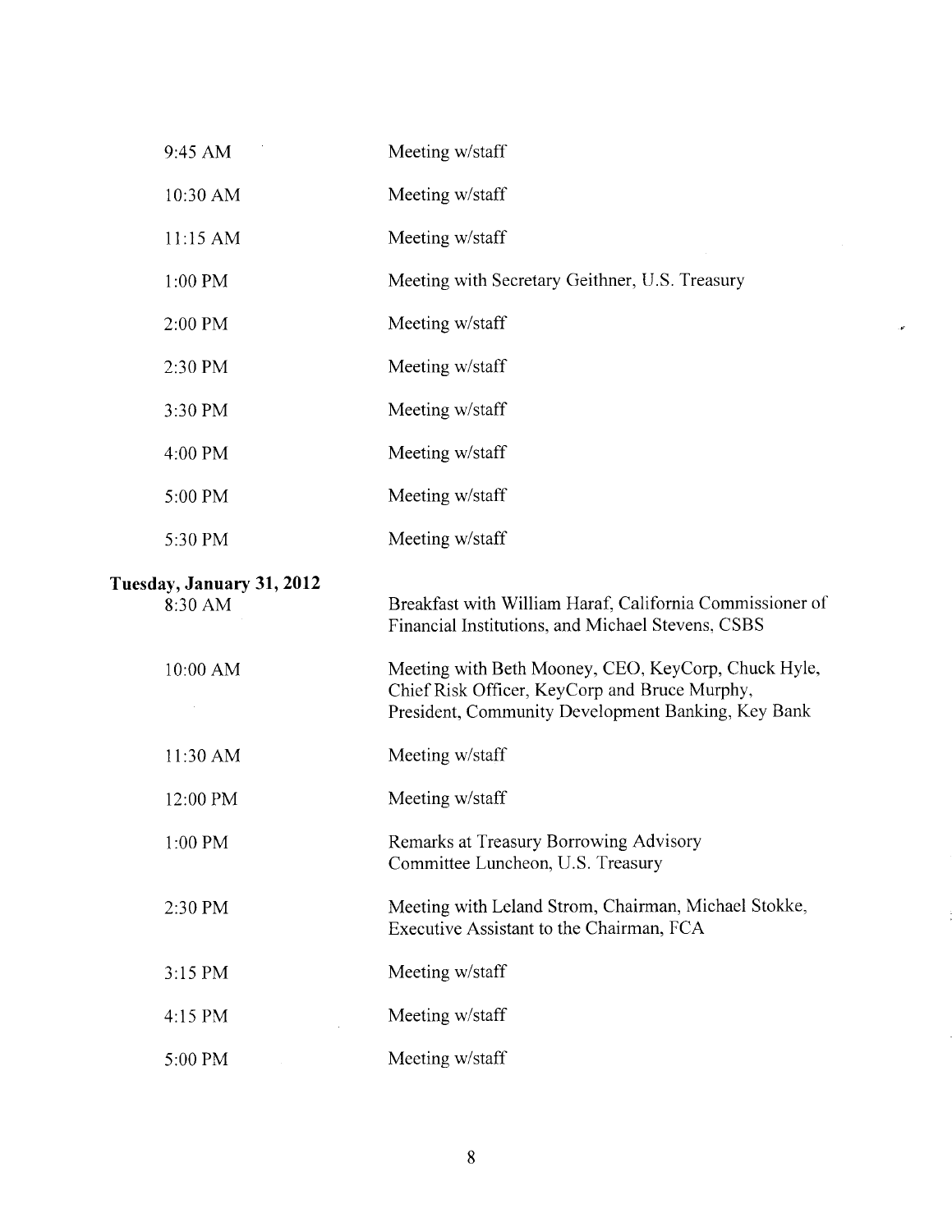## **Acting Chairman Gruenberg's Schedule February 2012**

| Wednesday, February 1, 2012<br>9:00 AM | Meeting w/staff                                                                                                                                                                             |
|----------------------------------------|---------------------------------------------------------------------------------------------------------------------------------------------------------------------------------------------|
| 9:45 AM                                | Meeting w/staff                                                                                                                                                                             |
| 10:30 AM                               | Meeting w/staff                                                                                                                                                                             |
| $11:00$ AM                             | Meeting with Timothy Ryan, President and CEO,<br>Kenneth Bentsen, Executive Vice President, Public Policy<br>and Advocacy, Carter McDowell, Managing Director and<br>General Counsel, SIFMA |
| 12:00 PM                               | Meeting w/staff                                                                                                                                                                             |
| 1:00 PM                                | Financial Stability Oversight Council (FSOC) Meeting,<br>U.S. Treasury                                                                                                                      |
| 3:00 PM                                | Principals' Meeting with Secretary Geithner,<br>U.S. Treasury                                                                                                                               |
| 4:30 PM                                | Meeting w/staff                                                                                                                                                                             |
| 5:30 PM                                | Meeting w/staff                                                                                                                                                                             |
| Thursday, February 2, 2012<br>11:15 AM | Meeting w/staff                                                                                                                                                                             |
| 12:00 PM                               | Lunch with Thomas Curry, Director, FDIC                                                                                                                                                     |
| 1:00 PM                                | Meeting w/staff                                                                                                                                                                             |
| 3:00 PM                                | Meeting w/staff                                                                                                                                                                             |
| 4:00 PM                                | Meeting w/staff                                                                                                                                                                             |
| 4:30 PM                                | Meeting w/staff                                                                                                                                                                             |
| 5:00 PM                                | Meeting w/staff                                                                                                                                                                             |
| 6:15 PM                                | Meeting w/staff                                                                                                                                                                             |

 $\bar{z}$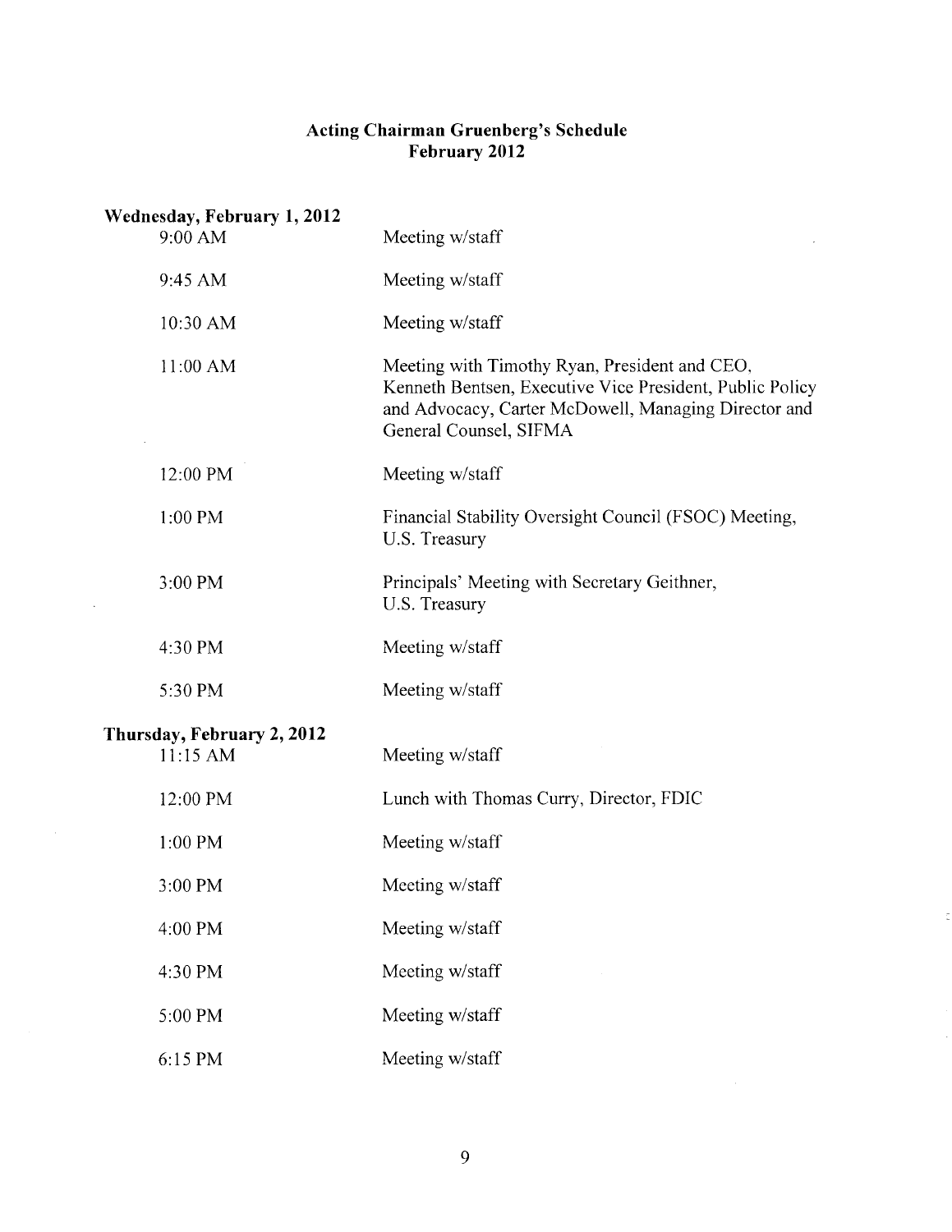| Friday, February 3, 2012<br>8:00 AM  | Remarks to the Federal Advisory Council<br>Washington, D.C.                                                      |
|--------------------------------------|------------------------------------------------------------------------------------------------------------------|
| 9:30 AM                              | Meeting w/staff                                                                                                  |
| 10:30 AM                             | Meeting w/staff                                                                                                  |
| 11:30 AM                             | Meeting w/staff                                                                                                  |
| 12:00 PM                             | Lunch with Daniel Tarullo, Governor, Federal Reserve<br>Board and John Walsh, Acting Comptroller of the Currency |
| 4:30 PM                              | Meeting w/staff                                                                                                  |
| 5:00 PM                              | Meeting w/staff                                                                                                  |
| Monday, February 6, 2012<br>8:30 AM  | Meeting w/staff                                                                                                  |
| 9:30 AM                              | Meeting w/staff                                                                                                  |
| 10:15 AM                             | Meeting w/staff                                                                                                  |
| 11:00 AM                             | Meeting w/staff                                                                                                  |
| 12:00 PM                             | Meeting w/staff                                                                                                  |
| 12:30 PM                             | Meeting with Kumar Monish, Boston Consulting Group                                                               |
| 2:00 PM                              | Meeting w/staff                                                                                                  |
| 2:30 PM                              | Meeting w/staff                                                                                                  |
| 3:30 PM                              | Meeting w/staff                                                                                                  |
| 4:30 PM                              | Meeting w/staff                                                                                                  |
| 5:30 PM                              | Meeting w/staff                                                                                                  |
| Tuesday, February 7, 2012<br>8:30 AM | Breakfast with Aaron Klein, Deputy Assistant Secretary<br>for Economic Policy Coordination, U.S. Treasury        |
| 9:00 AM                              | Meeting w/staff                                                                                                  |
|                                      |                                                                                                                  |

 $\langle \phi \rangle$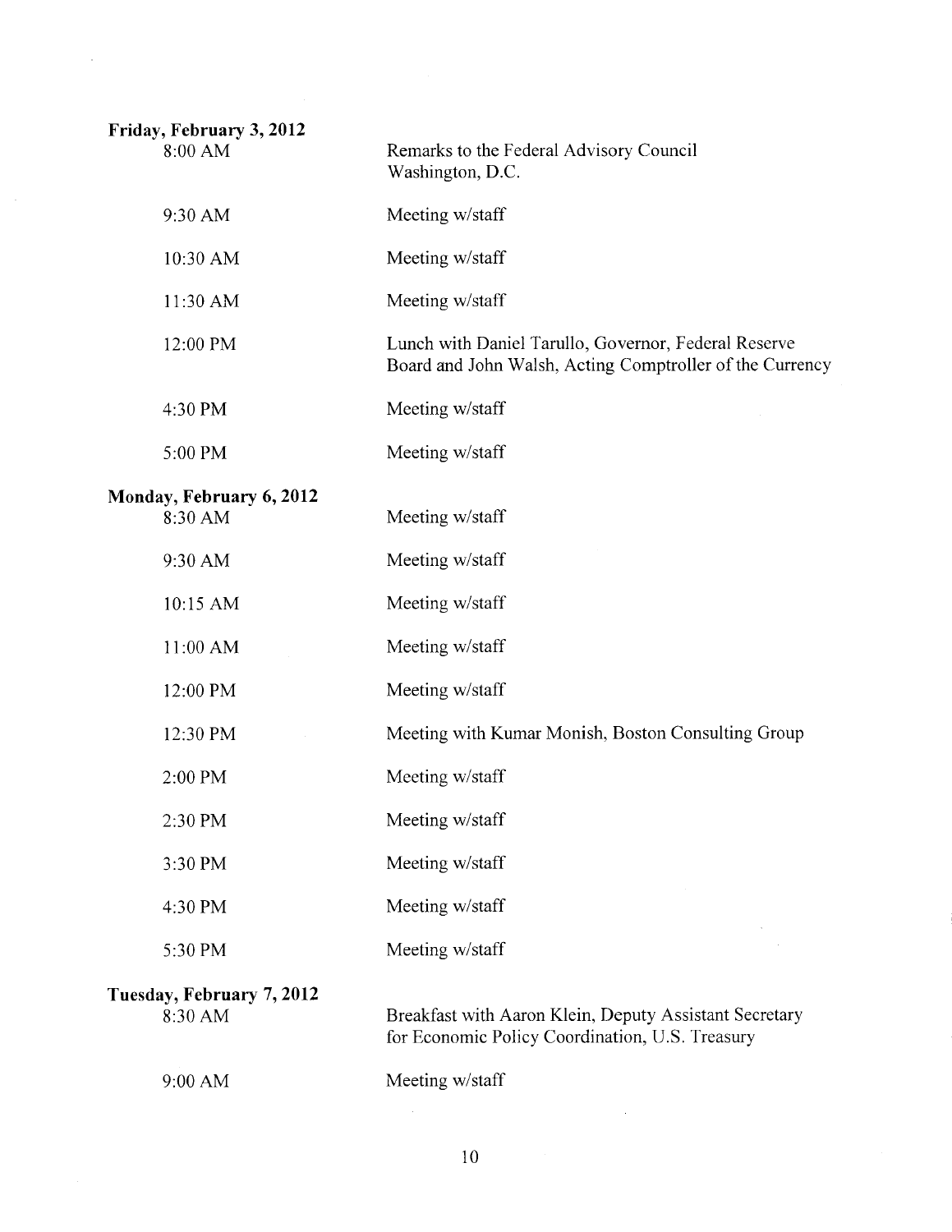| 9:30 AM                                | Meeting w/staff                                                                                  |
|----------------------------------------|--------------------------------------------------------------------------------------------------|
| 10:00 AM                               | Meeting w/staff                                                                                  |
| 11:30 AM                               | Meeting w/staff                                                                                  |
| 1:00 PM                                | Chairman's Quarterly Call-in with FDIC Employees                                                 |
| 2:00 PM                                | Meeting w/staff                                                                                  |
| 3:00 PM                                | Meeting w/staff                                                                                  |
| 4:15 PM                                | Meeting w/staff                                                                                  |
| 5:15 PM                                | Meeting w/staff                                                                                  |
| 5:45 PM                                | Meeting w/staff                                                                                  |
| Wednesday, February 8, 2012<br>9:00 AM | Interview with Rob Cox and Dan Indiviglio, Reuters News                                          |
| 9:30 AM                                | Meeting with Thomas Curry, Director, FDIC                                                        |
| 11:00 AM                               | Meeting w/staff                                                                                  |
| 11:30 AM                               | Meeting w/staff                                                                                  |
| 12:30 PM                               | Lunch with Richard Cordray, Director, CFPB                                                       |
| 2:30 PM                                | Meeting w/staff                                                                                  |
| 3:30 PM                                | Meeting w/staff                                                                                  |
| 4:30 PM                                | Meeting w/staff                                                                                  |
| 5:00 PM                                | Meeting w/staff                                                                                  |
| Thursday, February 9, 2012<br>All Day  | Travel to Ottawa, Canada                                                                         |
|                                        | Attended meeting on resolution plans hosted by Governor<br>Mark Carney, Bank of Canada           |
| Friday, February 10, 2012<br>8:00 AM   | Breakfast with James Doty and Steve Harris, Public<br>Company Accounting Oversight Board (PCAOB) |

11

 $\sim$ 

 $\mathcal{A}$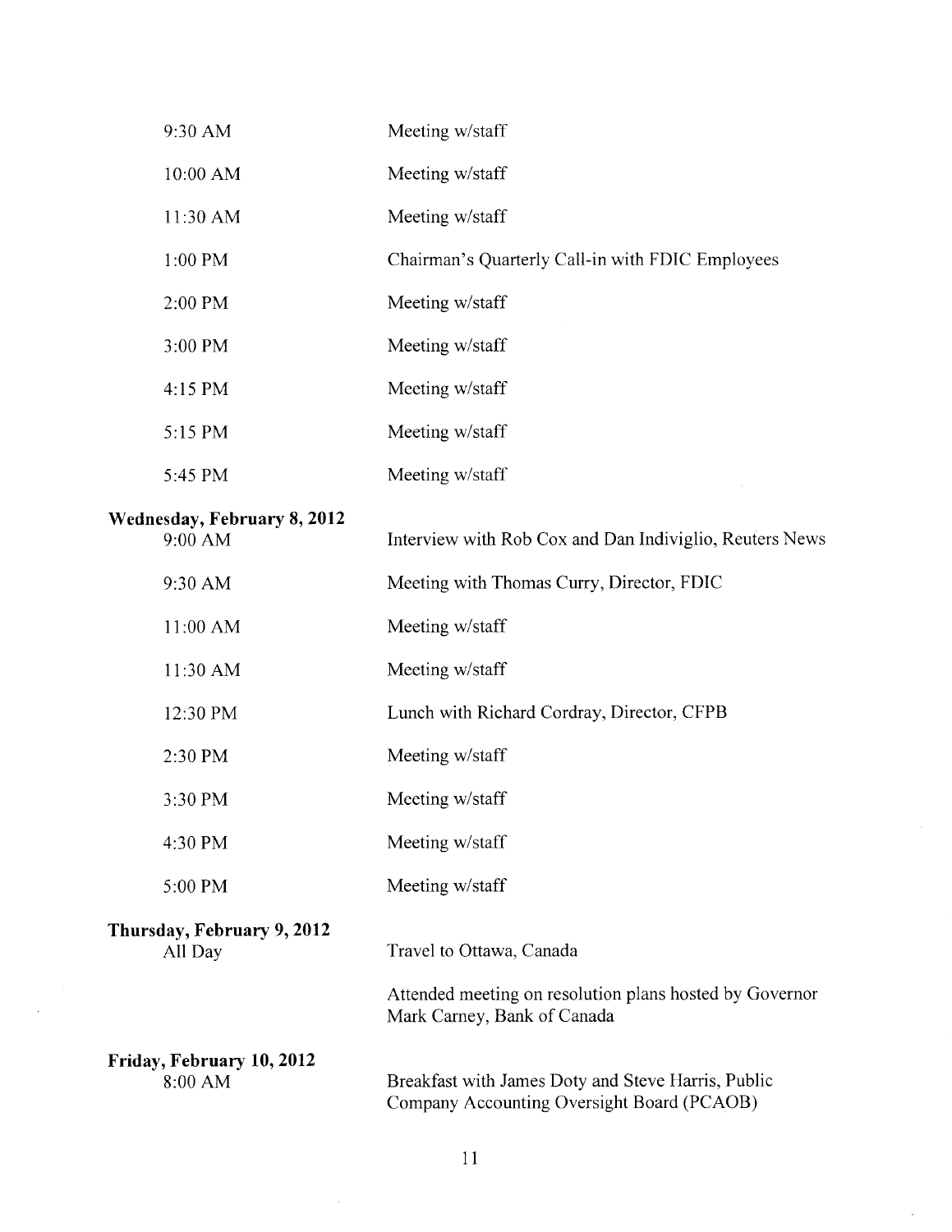| 9:30 AM                               | Meeting w/staff                                                                |
|---------------------------------------|--------------------------------------------------------------------------------|
| $11:30$ AM                            | Meeting w/staff                                                                |
| 12:00 PM                              | Lunch with Janet Yellin, Vice Chairman,<br><b>Federal Reserve Board</b>        |
| $1:15$ PM                             | Meeting w/staff                                                                |
| 2:00 PM                               | Meeting w/staff                                                                |
| 2:30 PM                               | Meeting w/staff                                                                |
| 3:15 PM                               | Meeting w/staff                                                                |
| 4:15 PM                               | Interview with Gillian Tett, U.S. Managing Editor,<br><b>Financial Times</b>   |
| Monday, February 13, 2012<br>8:30 AM  | Meeting w/staff                                                                |
| 9:00 AM                               | Meeting w/staff                                                                |
| 9:45 AM                               | Meeting w/staff                                                                |
| 11:00 AM                              | Meeting w/staff                                                                |
| 11:30 AM                              | Meeting w/staff                                                                |
| $1:15$ PM                             | Meeting with Colleen Kelley, President, NTEU                                   |
| 2:00 PM                               | Meeting w/staff                                                                |
| 3:45 PM                               | Remarks to the Harvard Joint Center Policy Advisory<br>Board, Washington, D.C. |
| 4:45 PM                               | Meeting w/staff                                                                |
| 5:30 PM                               | Meeting w/staff                                                                |
| Tuesday, February 14, 2012<br>9:30 AM | FDIC Board of Directors Meeting                                                |
| 10:30 AM                              | Meeting w/staff                                                                |

 $\sim 10^{-1}$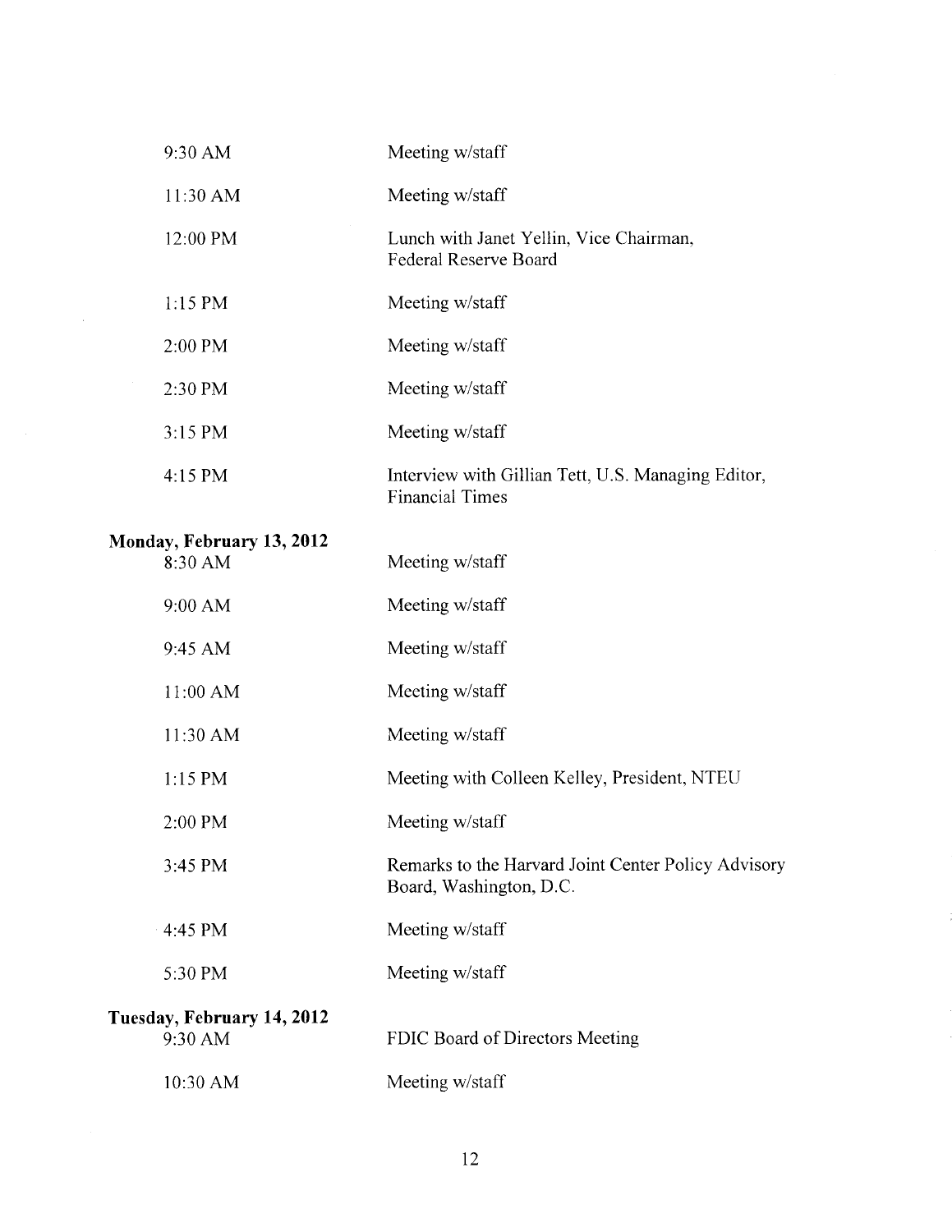| 11:30 AM                                | Meeting w/staff                                                                                                                                                                                                                                                                                      |
|-----------------------------------------|------------------------------------------------------------------------------------------------------------------------------------------------------------------------------------------------------------------------------------------------------------------------------------------------------|
| 2:00 PM                                 | Meeting w/staff                                                                                                                                                                                                                                                                                      |
| 3:00 PM                                 | Meeting w/staff                                                                                                                                                                                                                                                                                      |
| 5:00 PM                                 | Meeting w/staff                                                                                                                                                                                                                                                                                      |
| Wednesday, February 15, 2012<br>8:30 AM | Meeting w/staff                                                                                                                                                                                                                                                                                      |
| 10:00 AM                                | Meeting w/staff                                                                                                                                                                                                                                                                                      |
| 11:00 AM                                | Meeting with Daniel Tarullo, Governor, FRB                                                                                                                                                                                                                                                           |
| 12:00 PM                                | Meeting w/staff                                                                                                                                                                                                                                                                                      |
| 1:30 PM                                 | Meeting with Mia Martinez, Chief Deputy, National<br>Asian American Coalition, Bob Gnaizda, Counsel<br>Faith Bautista, President and CEO, National Asian<br>American Coalition, Len Canty, Chairman, Black<br>Economic Council and Jorge Corralejo, Chairman,<br>Latino Business Chamber of Commerce |
| Thursday, February 16, 2012<br>All Day  | FDIC Conference on the Future of Community Banking                                                                                                                                                                                                                                                   |
| 6:00 PM                                 | Welcome Reception for FDIC Advisory Committee<br>on Community Banking                                                                                                                                                                                                                                |
| Friday, February 17, 2012<br>7:45 AM    | Meeting w/staff                                                                                                                                                                                                                                                                                      |
| 8:30 AM                                 | FDIC Advisory Committee on Community Banking<br>Meeting                                                                                                                                                                                                                                              |
| 2:00 PM                                 | Meeting w/staff                                                                                                                                                                                                                                                                                      |
| 4:00 PM                                 | Meeting with Nominee for FDIC Director Jeremy Norton                                                                                                                                                                                                                                                 |
| 5:00 PM                                 | Meeting w/staff                                                                                                                                                                                                                                                                                      |
| 5:30 PM                                 | Meeting w/staff                                                                                                                                                                                                                                                                                      |
| Monday, February 20, 2012               | Holiday                                                                                                                                                                                                                                                                                              |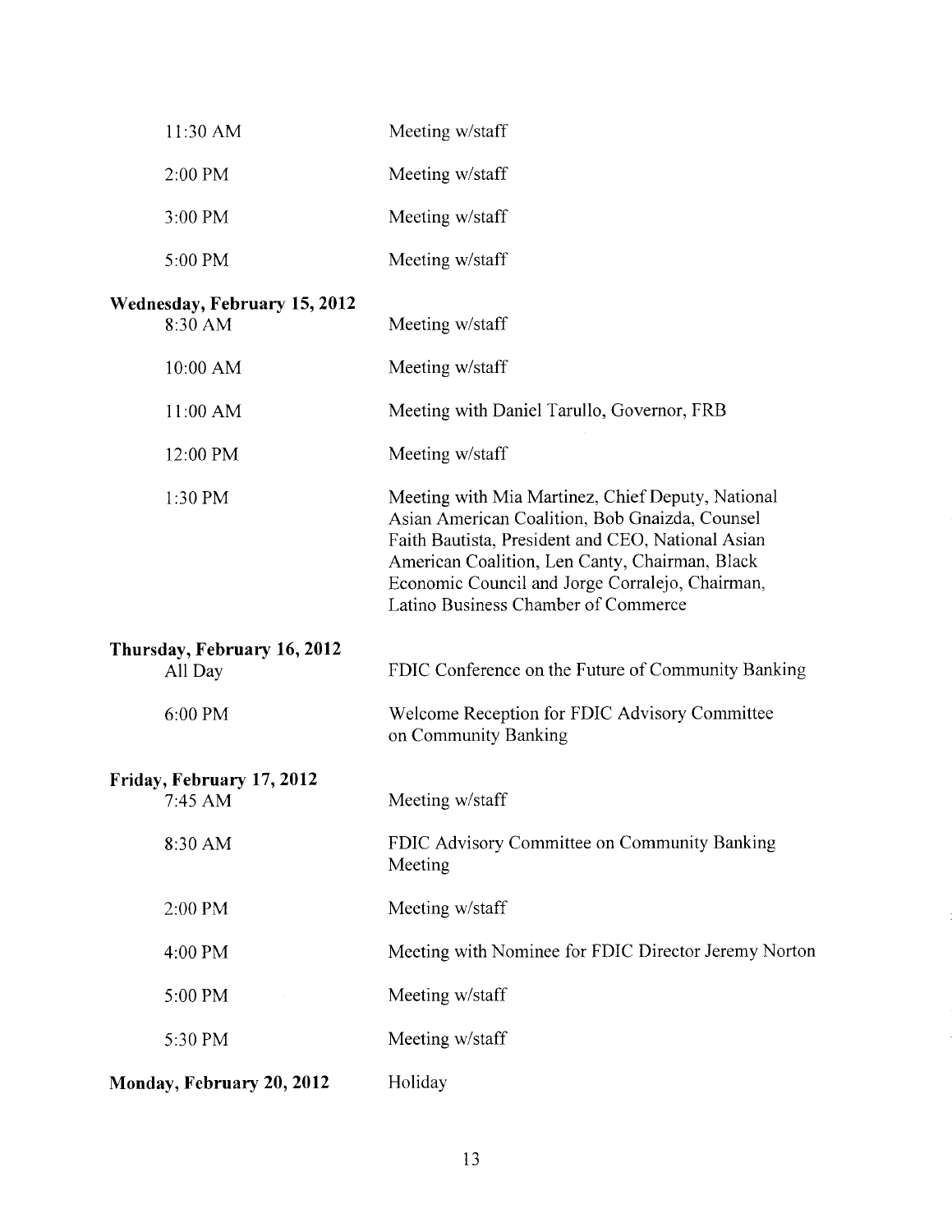| Tuesday, February 21, 2012<br>9:00 AM   | Meeting w/staff                                                                               |
|-----------------------------------------|-----------------------------------------------------------------------------------------------|
| 9:30 AM                                 | Meeting w/staff                                                                               |
| 10:00 AM                                | Meeting w/staff                                                                               |
| 11:15 AM                                | Meeting w/staff                                                                               |
| $1:00$ PM                               | Meeting with Secretary Geithner, U.S. Treasury                                                |
| 2:30 PM                                 | Travel to Istanbul, Turkey                                                                    |
| Wednesday, February 22, 2012<br>All Day | RGC Subcommittee Meetings and SDIF Workshop on<br><b>Integrated Deposit Insurance Systems</b> |
| Thursday, February 23, 2012<br>All Day  | Thirty-Fifth Meeting of the Executive Council and<br>EXCO Dinner: Sait Halim Pasha Mansion    |
| Friday, February 24, 2012<br>2:59 PM    | Return from Istanbul, Turkey to Washington, D.C.                                              |
| Monday, February 27, 2012<br>8:30 AM    | Meeting w/staff                                                                               |
| 9:00 AM                                 | Meeting w/staff                                                                               |
| 9:45 AM                                 | Meeting w/staff                                                                               |
| 10:30 AM                                | Meeting w/staff                                                                               |
| 12:00 PM                                | Lunch with Thomas Curry, Director, FDIC                                                       |
| $1:15$ PM                               | Retirement Reception for Patrick Parkinson, FRB                                               |
| 3:00 PM                                 | Meeting w/staff                                                                               |
| 3:30 PM                                 | Meeting w/staff                                                                               |
| 4:30 PM                                 | Meeting w/staff                                                                               |
| 5:00 PM                                 | Meeting w/staff                                                                               |
| 5:30 PM                                 | Meeting w/staff                                                                               |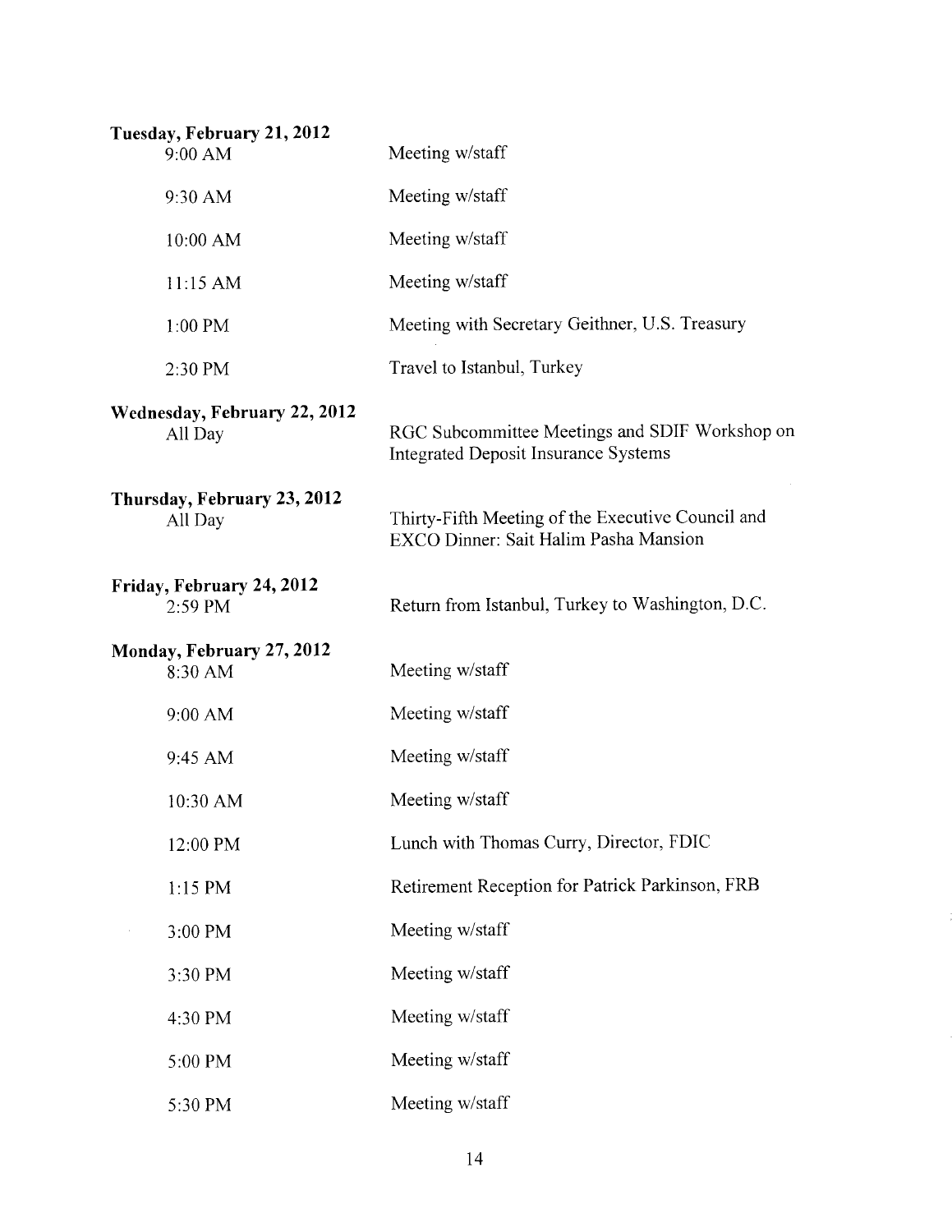| Tuesday, February 28, 2012<br>8:30 AM   | Meeting w/staff                                                                                                                                                                                           |
|-----------------------------------------|-----------------------------------------------------------------------------------------------------------------------------------------------------------------------------------------------------------|
| 10:00 AM                                | <b>Quarterly Banking Profile</b>                                                                                                                                                                          |
| 10:30 AM                                | Meeting w/staff                                                                                                                                                                                           |
| 11:30 AM                                | Meeting w/staff                                                                                                                                                                                           |
| 12:00 PM                                | Meeting w/staff                                                                                                                                                                                           |
| 12:30 PM                                | Lunch with Cyrus Amir-Moki, Assistant Secretary,<br>Financial Institutions, and Katheryn Rosen,<br>Senior Advisor, U.S. Treasury                                                                          |
| 2:00 PM                                 | Meeting w/staff                                                                                                                                                                                           |
| 4:00 PM                                 | Meeting w/staff                                                                                                                                                                                           |
| Wednesday, February 29, 2012<br>9:00 AM | Meeting with Guy Williams, President, Gulf Coast Bank<br>and Trust Company, New Orleans, Louisiana and<br>Reginald Smith, Jr., President and CEO, Metairie Bank and<br>Trust Company, Metairie, Louisiana |
| 9:45 AM                                 | Meeting w/staff                                                                                                                                                                                           |
| 10:00 AM                                | Meeting w/staff                                                                                                                                                                                           |
| 11:00 AM                                | Meeting w/staff                                                                                                                                                                                           |
| 11:30 AM                                | Meeting w/staff                                                                                                                                                                                           |
| 12:00 PM                                | Luncheon with Florida Bankers                                                                                                                                                                             |
| 1:30 PM                                 | Meeting w/staff                                                                                                                                                                                           |
| 2:00 PM                                 | Meeting w/staff                                                                                                                                                                                           |
| 3:00 PM                                 | Meeting w/staff                                                                                                                                                                                           |
| 4:00 PM                                 | Meeting w/staff                                                                                                                                                                                           |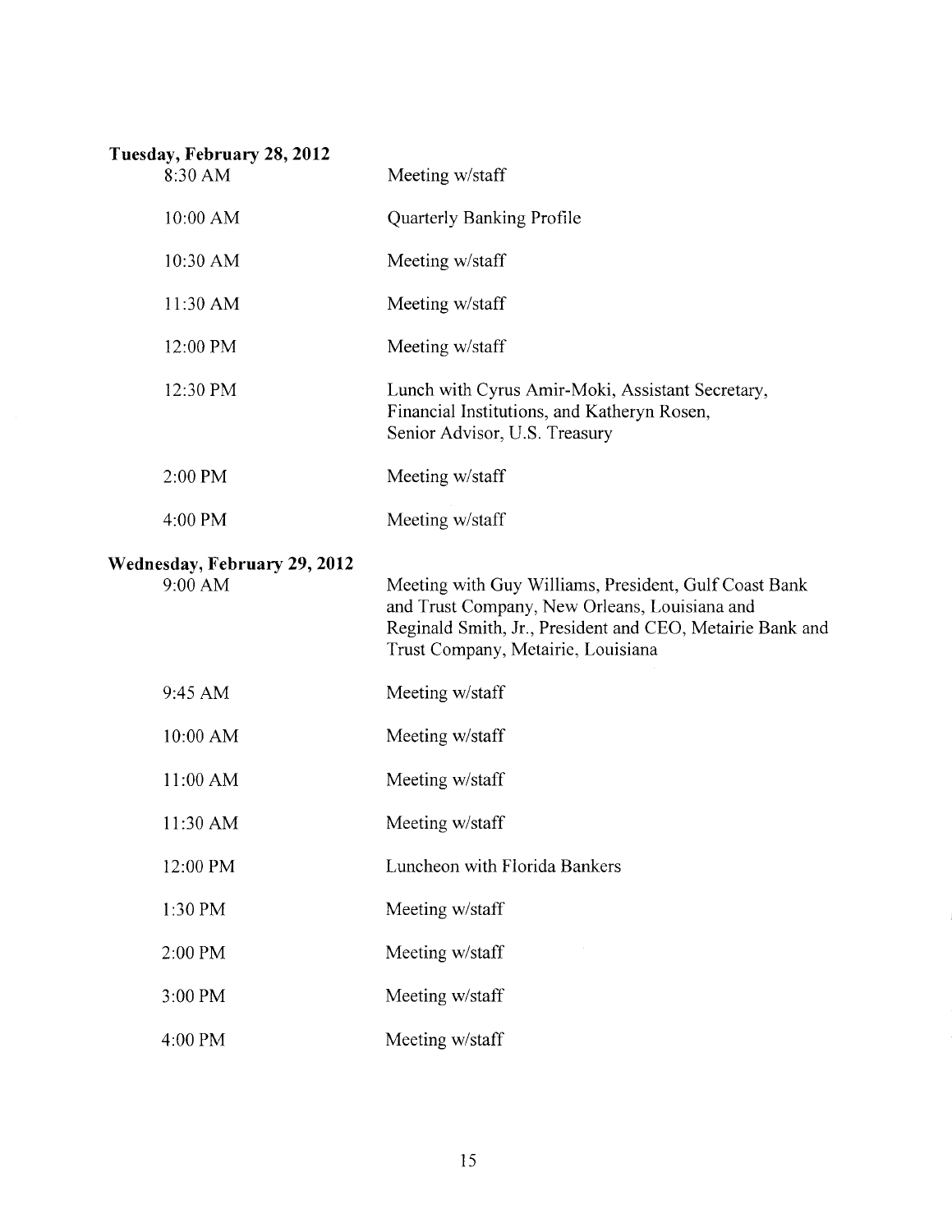## **Acting Chairman's Schedule March**

| Thursday, March 1, 2012<br>9:30 AM | Meeting w/staff                                                                               |
|------------------------------------|-----------------------------------------------------------------------------------------------|
| 10:00 AM                           | Meeting w/staff                                                                               |
| 12:00 PM                           | Lunch with Dan Tarullo, Governor, FRB, John Walsh,<br>Acting Comptroller of the Currency, OCC |
| 2:00 PM                            | Remarks to Students from Yale Graduate School of<br><b>Management and Business</b>            |
| 4:00 PM                            | Meeting w/staff                                                                               |
| Friday, March 2, 2012<br>8:30 AM   | Meeting w/staff                                                                               |
| 9:30 AM                            | Meeting w/staff                                                                               |
| 12:30 PM                           | Remarks to George Washington University (GWU)<br>Law School                                   |
| 3:00 PM                            | Meeting w/staff                                                                               |
| 3:30 PM                            | Meeting w/staff                                                                               |
| 4:30 PM                            | Meeting w/staff                                                                               |
| 5:00 PM                            | Meeting w/staff                                                                               |
| 5:30 PM                            | Meeting w/staff                                                                               |
| Monday, March 5, 2012<br>8:00 AM   | Breakfast with Jerzy Pruski, President of the Management<br>Board of the Bank Guaranty Fund   |
| 9:00 AM                            | Meeting w/staff                                                                               |
| 9:45 AM                            | Meeting w/staff                                                                               |
| 10:30 AM                           | Meeting w/staff                                                                               |
| 11:00 PM                           | Meeting w/staff                                                                               |

 $\mathcal{A}^{\pm}$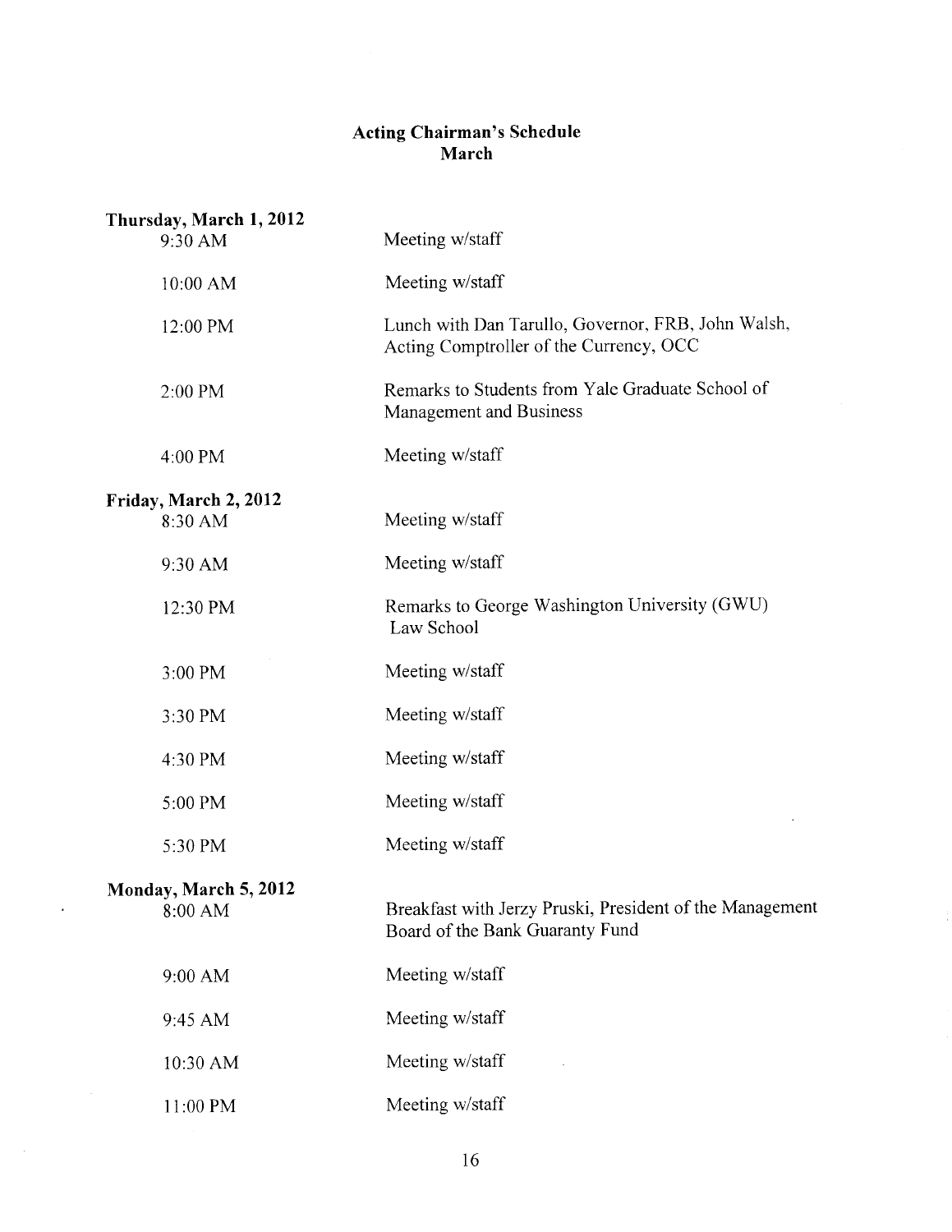| 12:00 PM                            | Lunch w/ Thomas Curry, Director, FDIC                                       |
|-------------------------------------|-----------------------------------------------------------------------------|
| 2:30 PM                             | IIB Conference, Washington DC                                               |
| 3:30 PM                             | Meeting w/staff                                                             |
| 4:30 PM                             | Meeting w/staff                                                             |
| 5:00 PM                             | Meeting w/staff                                                             |
| 5:30 PM                             | Meeting w/staff                                                             |
| 6:00 PM                             | Meeting w/staff                                                             |
| Tuesday, March 6, 2012<br>8:30 AM   | Meeting w/staff                                                             |
| 9:00 AM                             | Meeting w/staff                                                             |
| 9:30 AM                             | Meeting w/staff                                                             |
| 10:30 AM                            | Meeting w/ Congresswoman Shelley Moore                                      |
| 12:00 PM                            | Lunch with Professor Simon Johnson                                          |
| 1:15 PM                             | Meeting w/staff                                                             |
| 1:45 PM                             | Meeting w/staff                                                             |
| 2:30 PM                             | Meeting w/staff                                                             |
| 3:00 PM                             | Meeting w/staff                                                             |
| 3:30 PM                             | Meeting w/staff                                                             |
| 5:00 PM                             | Travel to Dallas/ Fort. Worth Texas                                         |
| Wednesday, March 7, 2012<br>All Day | Dallas for Regional Roundtable & FDIC Employee All-<br><b>Hands Meeting</b> |
| Thursday, March 8, 2012<br>8:30 AM  | Meeting w/staff                                                             |
| 9:30 AM                             | Meeting with Thomas Curry, Director, FDIC                                   |
|                                     |                                                                             |

 $\frac{1}{2}$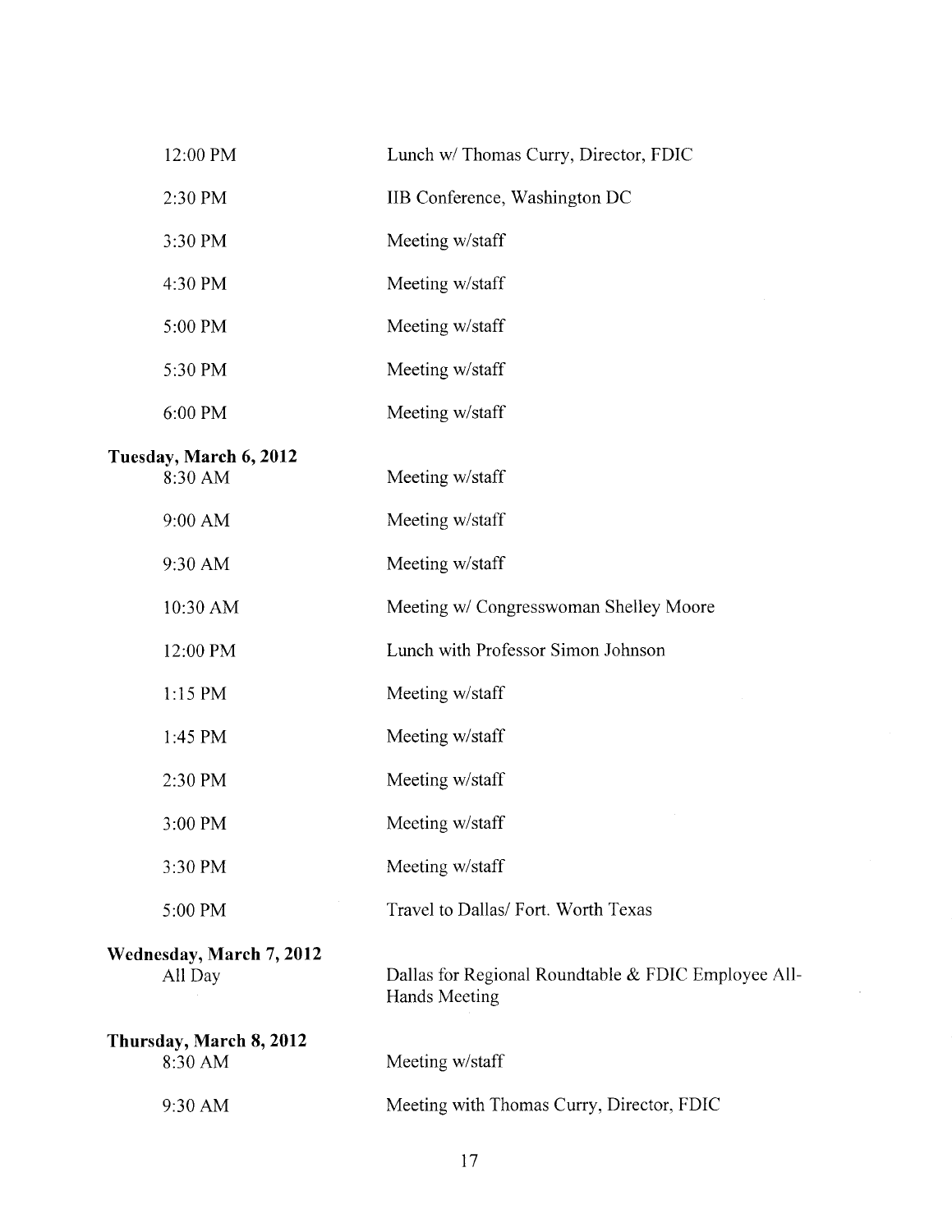| 10:00 AM                          | Meeting w/staff                                                                      |
|-----------------------------------|--------------------------------------------------------------------------------------|
| 12:30 PM                          | Lunch with Richard Cordray, Director, Consumer Financial<br>Protection Bureau (CFPB) |
| 1:00 PM                           | Meeting w/staff                                                                      |
| 1:30 PM                           | Meeting w/staff                                                                      |
| 2:00 PM                           | Meeting w/staff                                                                      |
| 3:30 PM                           | Meeting w/staff                                                                      |
| 4:00 PM                           | Meeting w/staff                                                                      |
| 5:00 PM                           | Meeting w/staff                                                                      |
| 5:30 PM                           | Meeting w/staff                                                                      |
| Friday, March 9, 2012<br>8:00 PM  | Meeting w/staff                                                                      |
| 9:00 PM                           | Meeting w/staff                                                                      |
| 10:00 PM                          | Meeting w/staff                                                                      |
| 11:00 PM                          | Meeting w/staff                                                                      |
| 1:00 PM                           | Meeting w/staff                                                                      |
| 1:30 PM                           | Meeting w/staff                                                                      |
| 3:00 PM                           | Meeting w/staff                                                                      |
| 4:00 PM                           | Meeting w/staff                                                                      |
| 4:30 PM                           | Meeting w/staff                                                                      |
| Monday, March 12, 2012<br>8:30 AM | Meeting w/staff                                                                      |
| 9:30 AM                           | Meeting w/staff                                                                      |
| $10:00~\mathrm{AM}$               | Meeting w/staff                                                                      |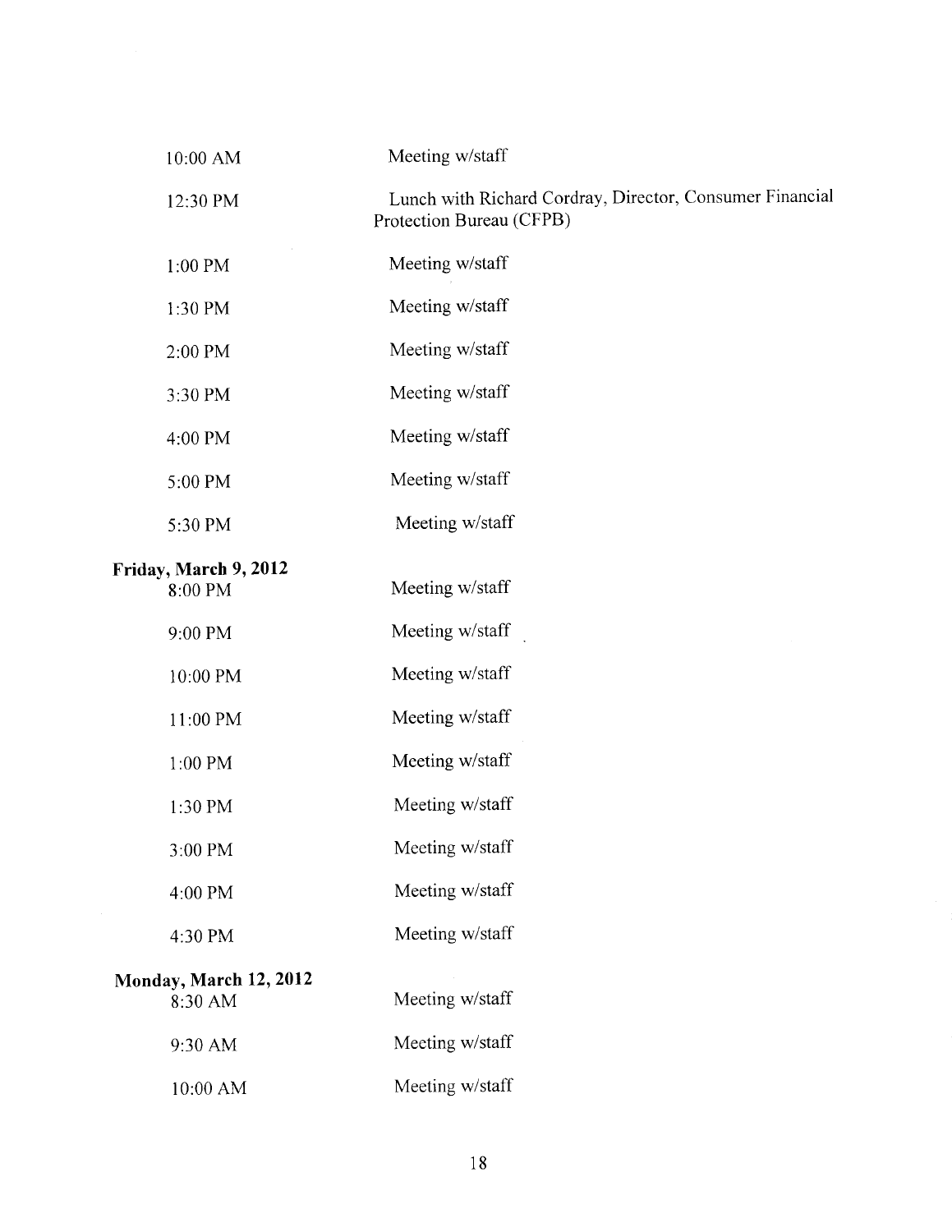| 11:00 PM                             | Meeting w/staff                                                                                      |
|--------------------------------------|------------------------------------------------------------------------------------------------------|
| 12:00 PM                             | Meeting w/staff                                                                                      |
| 1:00 PM                              | Meeting w/staff                                                                                      |
| 2:00 PM                              | Meeting w/staff                                                                                      |
| Tuesday, March 13, 2012<br>All Day   | Remarks: Independent Community Bankers Association<br>(ICBA) Nashville TN                            |
| Wednesday, March 14, 2012<br>8:30 AM | Meeting w/staff                                                                                      |
| 10:30 AM                             | Video Conference with FRB of Governors, FRB New York,<br>FDIC, Financial Stability & Bank of England |
| 12:30 AM                             | Meeting w/staff                                                                                      |
| 2:00 PM                              | Meeting w/staff                                                                                      |
| 2:30 PM                              | Meeting w/staff                                                                                      |
| 3:00 PM                              | Meeting w/staff                                                                                      |
| 3:30 PM                              | Meeting w/staff                                                                                      |
| 4:00 PM                              | Meeting w/staff                                                                                      |
| Thursday, March 15, 2012<br>8:30 AM  | Meeting w/staff                                                                                      |
| 9:00 AM                              | Meeting w/staff                                                                                      |
| 10:15 AM                             | Meeting w/staff                                                                                      |
| 11:00 PM                             | Meeting w/staff                                                                                      |
| 12:00 PM                             | Meeting w/staff                                                                                      |
| 1:00 PM                              | Meeting w/staff                                                                                      |
| 2:00 PM                              | Meeting w/staff                                                                                      |
| $3:00\;PM$                           | Meeting w/staff                                                                                      |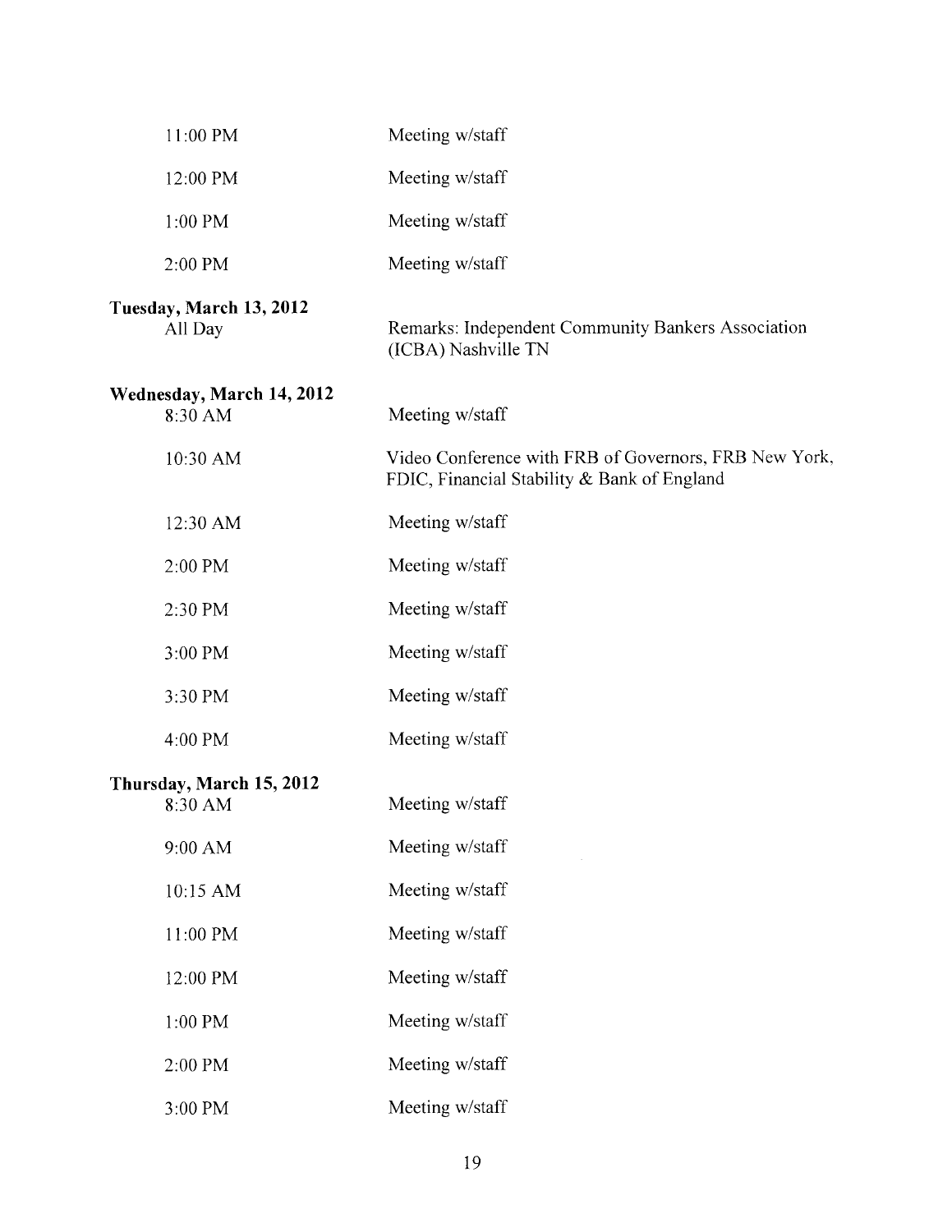| 4:00 PM                           | Meeting w/staff                                                                                                                                                                                                                             |
|-----------------------------------|---------------------------------------------------------------------------------------------------------------------------------------------------------------------------------------------------------------------------------------------|
| 4:30 PM                           | Meeting w/staff                                                                                                                                                                                                                             |
| 5:30 PM                           | Meeting w/staff                                                                                                                                                                                                                             |
| Friday, March 16, 2012<br>9:00 AM | Meeting w/staff                                                                                                                                                                                                                             |
| 9:30 AM                           | Meeting w/staff                                                                                                                                                                                                                             |
| 10:00 AM                          | Meeting w/staff                                                                                                                                                                                                                             |
| 11:00 AM                          | Meeting w/staff                                                                                                                                                                                                                             |
| 2:00 PM                           | Interview w/ Frontline Television News                                                                                                                                                                                                      |
| 3:00 PM                           | Meeting w/staff                                                                                                                                                                                                                             |
| 5:00 PM                           | Meeting w/staff                                                                                                                                                                                                                             |
| Monday, March 19, 2012<br>8:30 AM | Meeting w/ staff                                                                                                                                                                                                                            |
| 9:00 AM                           | Meeting w/staff                                                                                                                                                                                                                             |
| 9:45 AM                           | Meeting w/staff                                                                                                                                                                                                                             |
| 10:30 AM                          | Meeting with Mr. Vitor Gaspar,<br>Minister of State and Finance, from Portugal                                                                                                                                                              |
| 12:00 PM                          | Lunch w/Principals Governor Tarullo, John Walsh, Acting<br>Comptroller, Richard Cordray, Office of the comptroller<br>currency, Director, CFPB                                                                                              |
| 2:00 PM                           | Meeting w/staff                                                                                                                                                                                                                             |
| 3:00 PM                           | Meeting w/staff                                                                                                                                                                                                                             |
| 5:00 PM                           | Meeting with John Hawke Partner w/Arnold and Porter<br>and senior bank execs from the<br>Midsize bank coalition of America (MBCA)<br><b>List of Attendees:</b><br>Russell Goldsmith, CEO - City National<br>Steven Raney, CEO-Raymond James |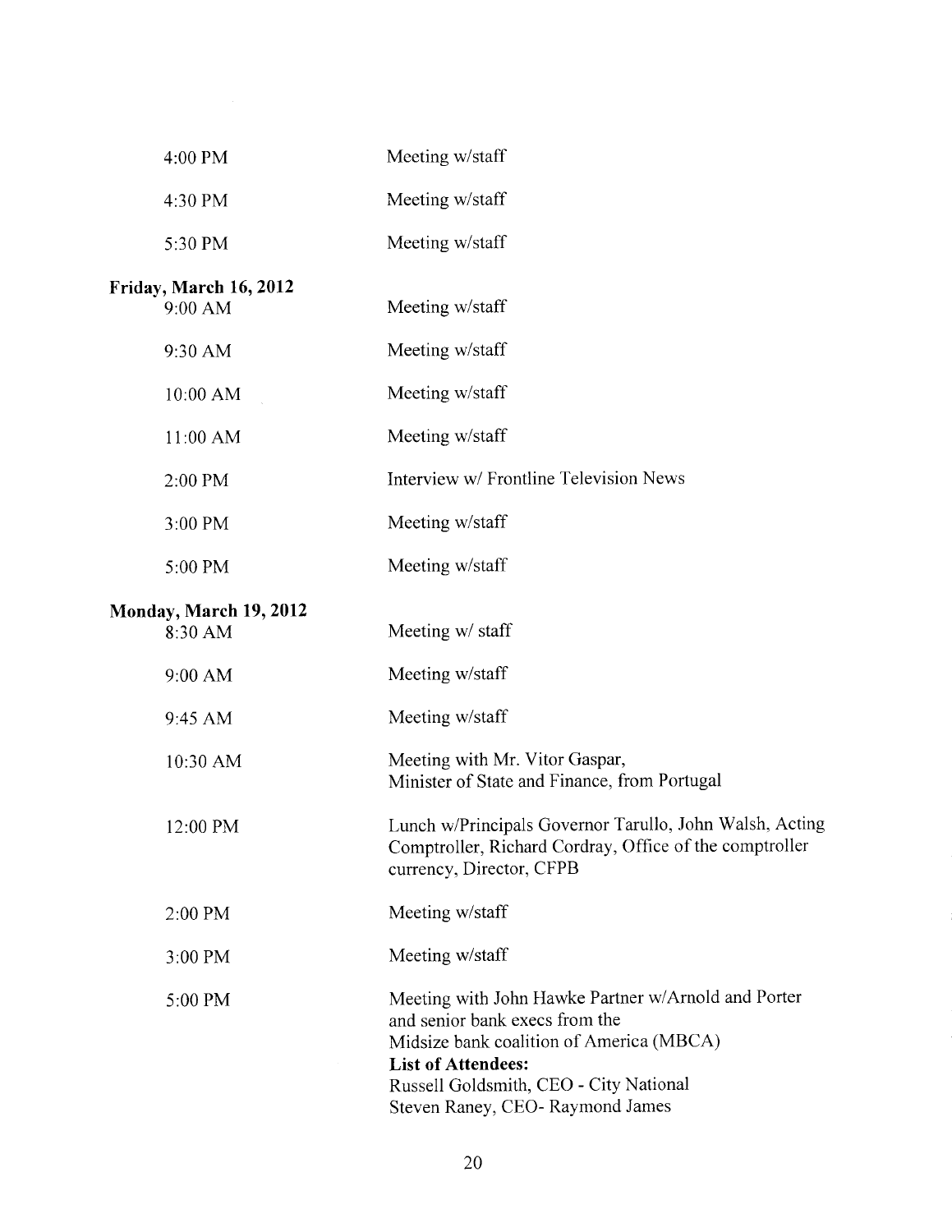|                                      | Carl Lundblad, SVP - Susquehanna Bank<br>Barry Berthelot, EVP- Iberia Bank<br>Brent Tjarks - City National Bank<br>Charlie Tuggle, General Counsel- First Horizon<br>Corey Hoze, SVP- Associated Bank<br>Dave Hostetter, EVP- Fulton Financial<br>David Kling, Chief Risk Officer- UMB Financial<br>Jeff Harjo, SVP- BOK Financial<br>Jeff Knight, General Counsel- Old National<br>Jennifer Evans, General Counsel- The PrivateBank<br>Ken Yates, VP-Umpqua Bank<br>Larry Kallembach, EVP-MB Financial<br>Molly Hyland, VP- Commerce Bank<br>Tim Hodges, VP - People's United |
|--------------------------------------|--------------------------------------------------------------------------------------------------------------------------------------------------------------------------------------------------------------------------------------------------------------------------------------------------------------------------------------------------------------------------------------------------------------------------------------------------------------------------------------------------------------------------------------------------------------------------------|
| Tuesday, March 20, 2012<br>10:00 AM  | <b>Board Meeting</b>                                                                                                                                                                                                                                                                                                                                                                                                                                                                                                                                                           |
| 11:15 AM                             | Meeting w/staff                                                                                                                                                                                                                                                                                                                                                                                                                                                                                                                                                                |
| $1:00$ PM                            | Remarks: Conference of State Bank Supervisors (CSBS)<br>Mayflower, Washington, DC                                                                                                                                                                                                                                                                                                                                                                                                                                                                                              |
| 2:30 PM                              | Meeting w/staff                                                                                                                                                                                                                                                                                                                                                                                                                                                                                                                                                                |
| Wednesday, March 21, 2012<br>7:30 AM | Remarks: American Bankers Association                                                                                                                                                                                                                                                                                                                                                                                                                                                                                                                                          |
| 9:30 AM                              | Meeting w/staff                                                                                                                                                                                                                                                                                                                                                                                                                                                                                                                                                                |
| 12:30 PM                             | Remarks: National Bankers Association (NBA) Legislative<br>& Regional Conference                                                                                                                                                                                                                                                                                                                                                                                                                                                                                               |
| 3:30 PM                              | Meeting w/staff                                                                                                                                                                                                                                                                                                                                                                                                                                                                                                                                                                |
| Thursday, March 22, 2012<br>8:30 AM  | Meeting w/staff                                                                                                                                                                                                                                                                                                                                                                                                                                                                                                                                                                |
| 9:45 AM                              | Senate Banking Committee Hearing on International<br>Harmonization of Wall Street Reform:<br>Orderly Liquidation, Derivatives, and the Volcker Rule                                                                                                                                                                                                                                                                                                                                                                                                                            |
| $1:15$ PM                            | Meeting w/ Staff                                                                                                                                                                                                                                                                                                                                                                                                                                                                                                                                                               |
| 2:00 PM                              | Meeting w/staff                                                                                                                                                                                                                                                                                                                                                                                                                                                                                                                                                                |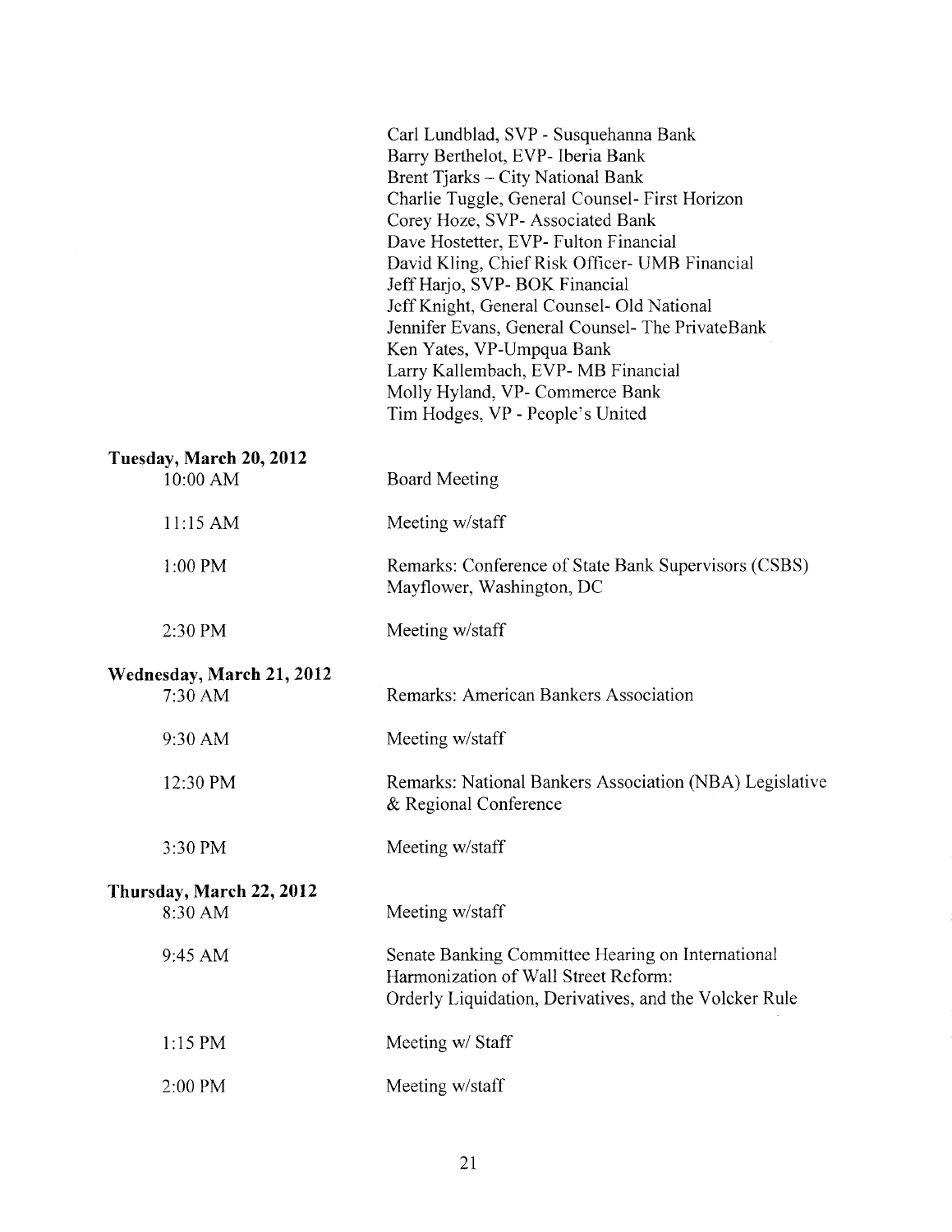| 2:30 PM                                  | Meeting with Thomas Curry, Director, FDIC                                         |
|------------------------------------------|-----------------------------------------------------------------------------------|
| 3:30 PM                                  | Meeting with Vikram Pandit, CEO, CITI                                             |
| 4:15 PM                                  | Meeting w/staff                                                                   |
| 5:30 PM                                  | Meeting w/staff                                                                   |
| <b>Friday, March 23, 2012</b><br>9:00 AM | Meeting w/staff                                                                   |
| 9:30 AM                                  | Meeting w/staff                                                                   |
| 10:30 AM                                 | Remarks: Financial Services Roundtable (FSR)<br>Washington, DC                    |
| 11:30 AM                                 | Meeting w/staff                                                                   |
| 1:15 AM                                  | Meeting w/staff                                                                   |
| 2:00 PM                                  | Meeting w/staff                                                                   |
| 4:15 PM                                  | Meeting w/staff                                                                   |
| 5:15 PM                                  | Meeting w/staff                                                                   |
| Monday, March 26, 2012<br>9:00 AM        | Meeting w/staff                                                                   |
| 10:00 AM                                 | Meeting w/staff                                                                   |
| $1:00$ PM                                | Meeting w/staff                                                                   |
| 2:00 PM                                  | Meeting w/staff                                                                   |
| 3:00 PM                                  | Meeting w/staff                                                                   |
| 3:30 PM                                  | Video Remarks to National Interagency Community<br><b>Reinvestment Conference</b> |
| 4:45 PM                                  | Meeting w/staff                                                                   |
| Tuesday, March 27, 2012<br>9:00 AM       | Meeting w/staff                                                                   |
| 9:30 AM                                  | Meeting w/staff                                                                   |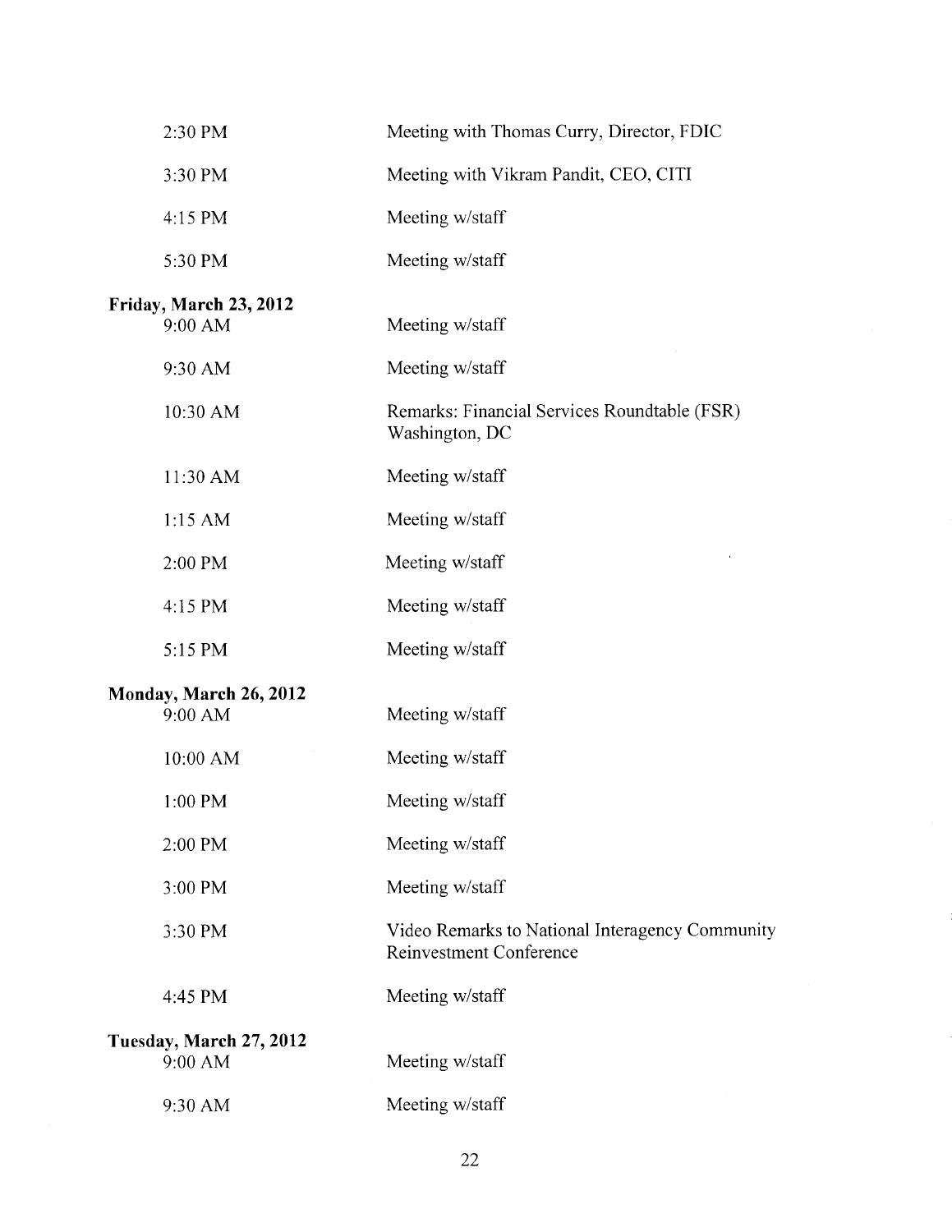| 10:30 AM                             | Meeting w/staff                                                                                                                                                                                                                                                                                                                                                                                                                                                                                                          |
|--------------------------------------|--------------------------------------------------------------------------------------------------------------------------------------------------------------------------------------------------------------------------------------------------------------------------------------------------------------------------------------------------------------------------------------------------------------------------------------------------------------------------------------------------------------------------|
| 11:00 AM                             | Meeting with Michael O'Neill, Chairman, CITI                                                                                                                                                                                                                                                                                                                                                                                                                                                                             |
| 2:00 PM                              | Principals' Meeting with Secretary Geithner,<br>U.S. Treasury                                                                                                                                                                                                                                                                                                                                                                                                                                                            |
| 3:15 PM                              | Meeting w/staff                                                                                                                                                                                                                                                                                                                                                                                                                                                                                                          |
| 4:00 PM                              | Meeting w/staff                                                                                                                                                                                                                                                                                                                                                                                                                                                                                                          |
| Wednesday, March 28, 2012<br>9:30 AM | Meeting w/staff                                                                                                                                                                                                                                                                                                                                                                                                                                                                                                          |
| 10:00 AM                             | Meeting with Bart Naylor, Financial Policy Analyst<br>w/Public Citizen, Lisa Donner, Marcus Stanley, Policy<br>Director, Wallace Turbeville, Consultant, Jennifer Taub,<br>Associate Professor, Vermont Law School                                                                                                                                                                                                                                                                                                       |
| 11:00 AM                             | Meeting w/staff                                                                                                                                                                                                                                                                                                                                                                                                                                                                                                          |
| 11:30 AM                             | Meeting w/staff                                                                                                                                                                                                                                                                                                                                                                                                                                                                                                          |
| $1:15$ PM                            | Meeting w/staff                                                                                                                                                                                                                                                                                                                                                                                                                                                                                                          |
| 2:30 PM                              | Meeting w/staff                                                                                                                                                                                                                                                                                                                                                                                                                                                                                                          |
| 3:00 PM                              | Meeting with Regulatory Relations Council<br>List of attendees:<br>Peter Schnall, Chairman, Capital One Financial<br>Corporation, John Mulcahy, J.P Morgan Chase, Caryl<br>Athanasiu, Wells Fargo & Company, J. Tol Broome,<br>BB&T, Kris A. Gagnon, Bank of America, William F.<br>Githens, President and CEO, The Risk Management<br>Association, Edward j. De Marco, Jr., General Counsel,<br>The Risk Management Association, James Reilly, T.D.<br>Bank, W. Bernard Mason, General Counsel, The Risk<br>Management. |
| 4:00 PM                              | Meeting w/staff                                                                                                                                                                                                                                                                                                                                                                                                                                                                                                          |
| 4:30 PM                              | Meeting w/staff                                                                                                                                                                                                                                                                                                                                                                                                                                                                                                          |
| 5:00 PM                              | Meeting w/staff                                                                                                                                                                                                                                                                                                                                                                                                                                                                                                          |

 $\mathcal{A}^{\mathcal{A}}$